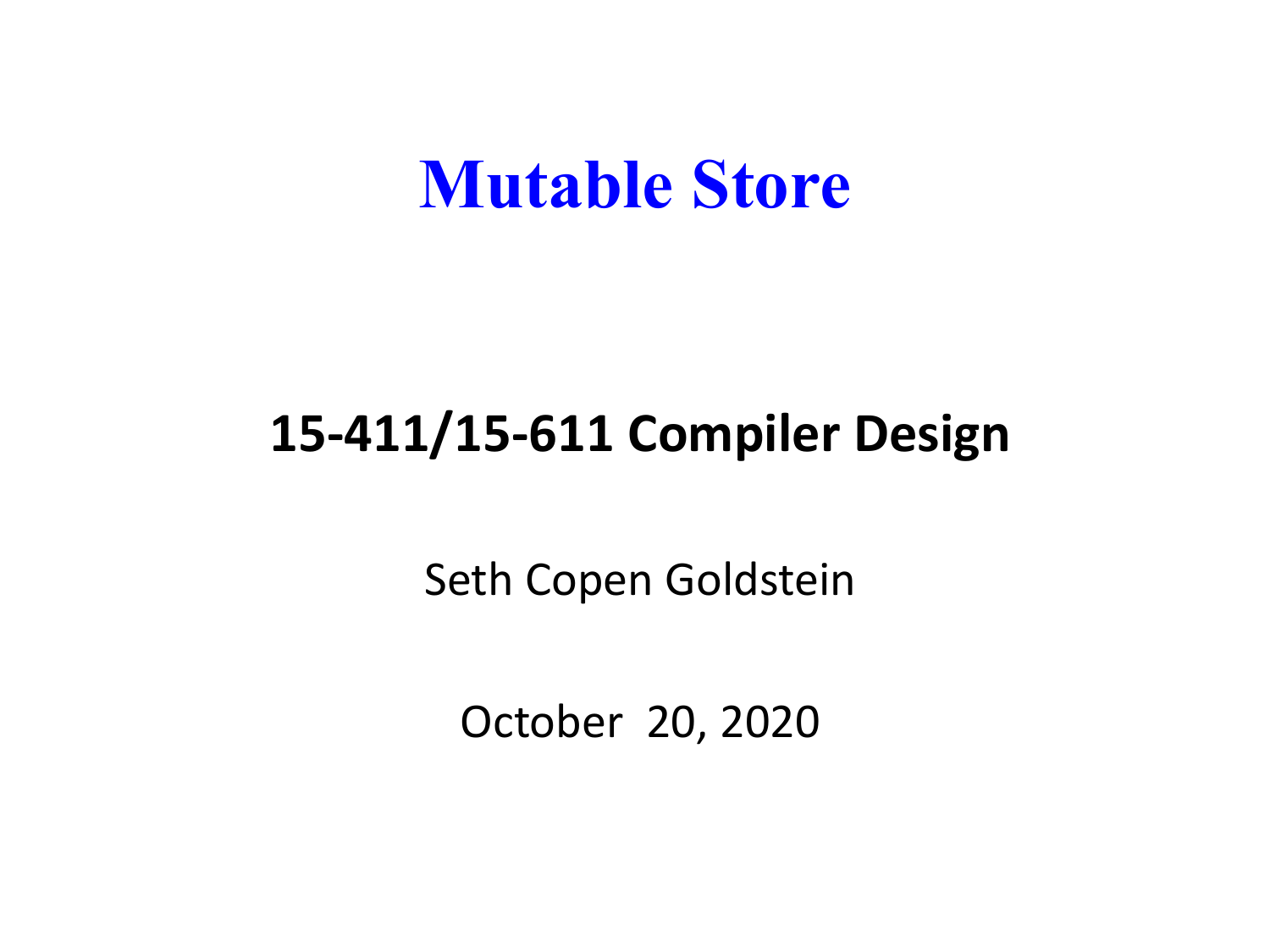# **Today**

- Pointers
- The Heap and pointers
- Arrays
- Length & bounds checking
- Elaboration of  $+=$ , etc.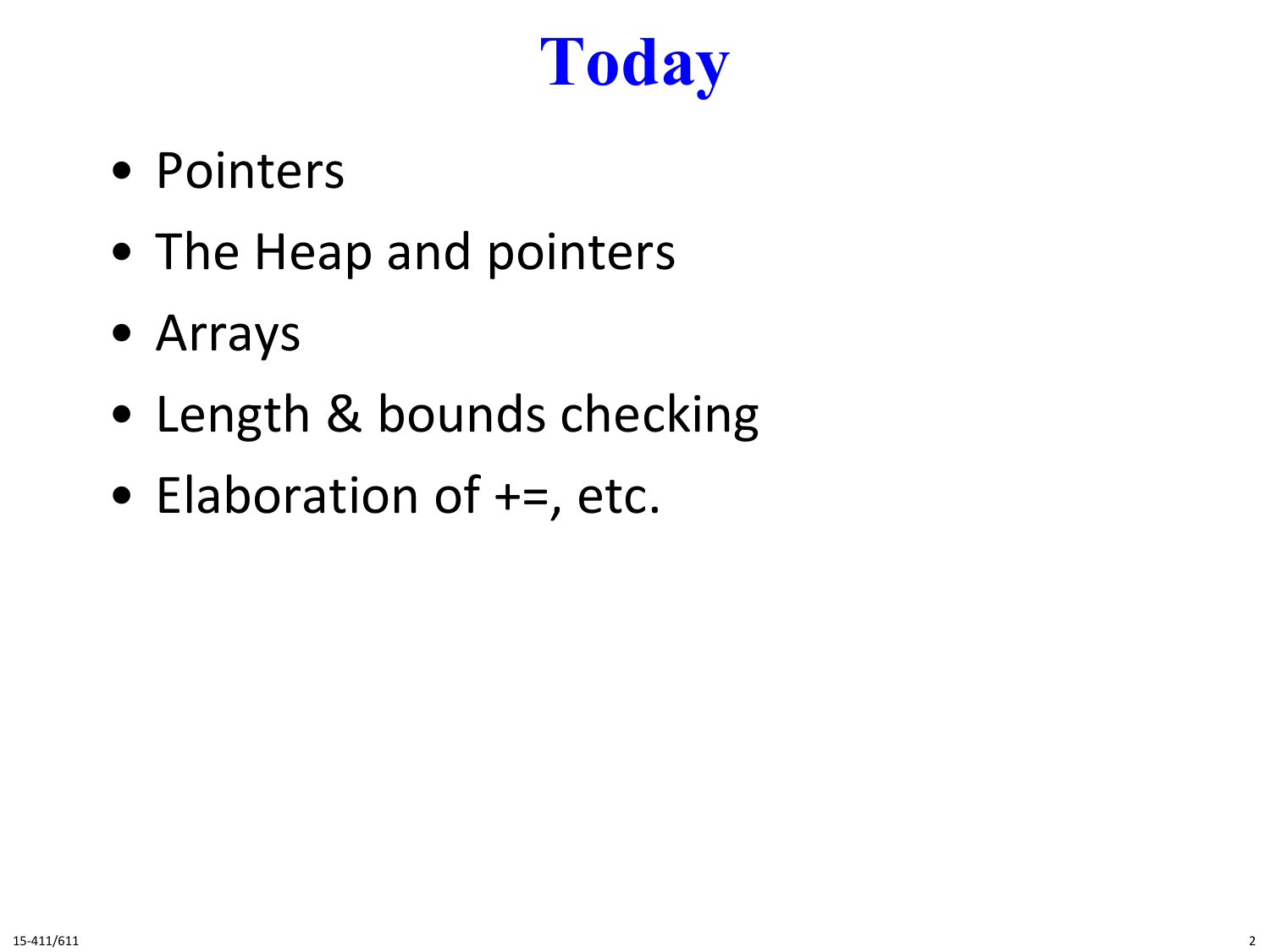# **Adding a pointer**

• Extend types

$$
\tau ::= \mathsf{int} \mid \mathsf{bool} \mid \tau *
$$

- Extend expressions
	- **alloc(**τ**)**: allocate a heap cell to hold a value of τ
	- **\****e*: dereference a pointer to get value at *e*

**Contract Contract** 

– **null**: special null pointer

 $e ::= \ldots |$  alloc $(\tau) | *e |$  null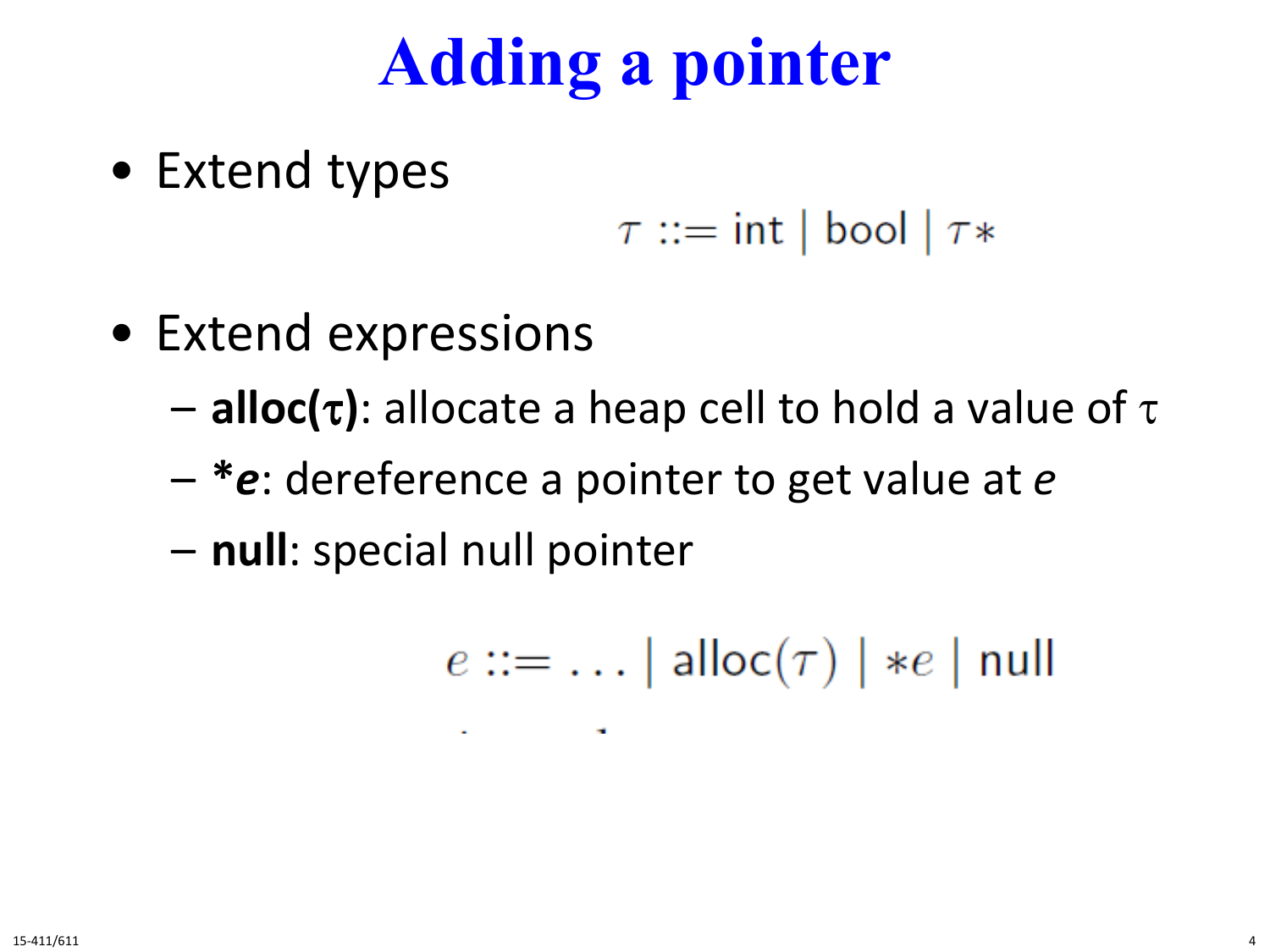# **Typing rules**

- A freshly allocated cell has type "pointer to  $\tau$ "
- $\Gamma \vdash \mathsf{alloc}(\tau) : \tau *$

 $\Gamma \vdash e : \tau *$  $\Gamma \vdash *e : \tau$ 

• if *e* has type "pointer to τ," then \**e* has type "τ"

• What type should null have?

 $\Gamma$   $\vdash$  null : ?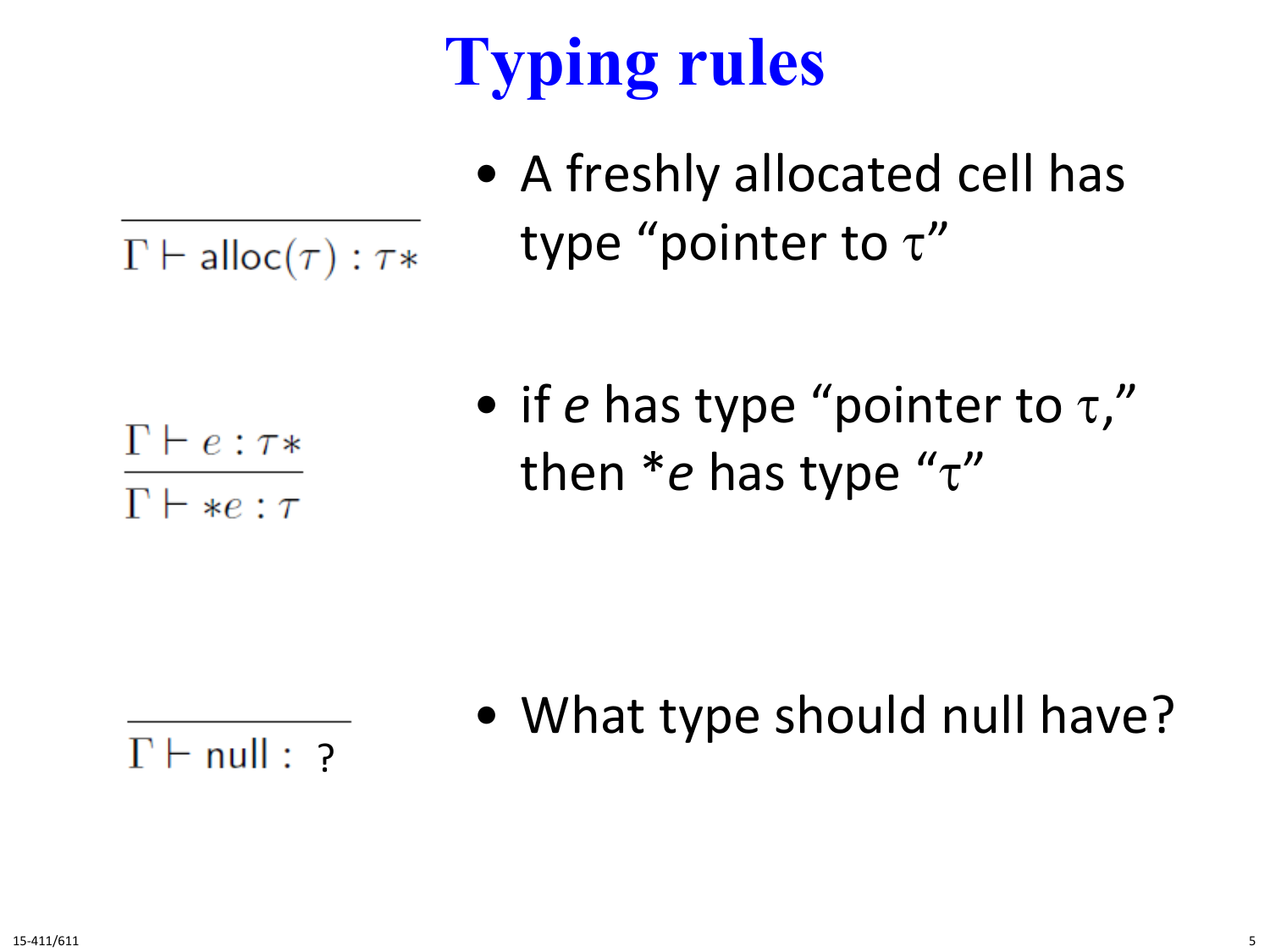# **The type of null?**

- Desired behavior
	- allow any pointer to be compared to null
	- disallow pointer dereference to null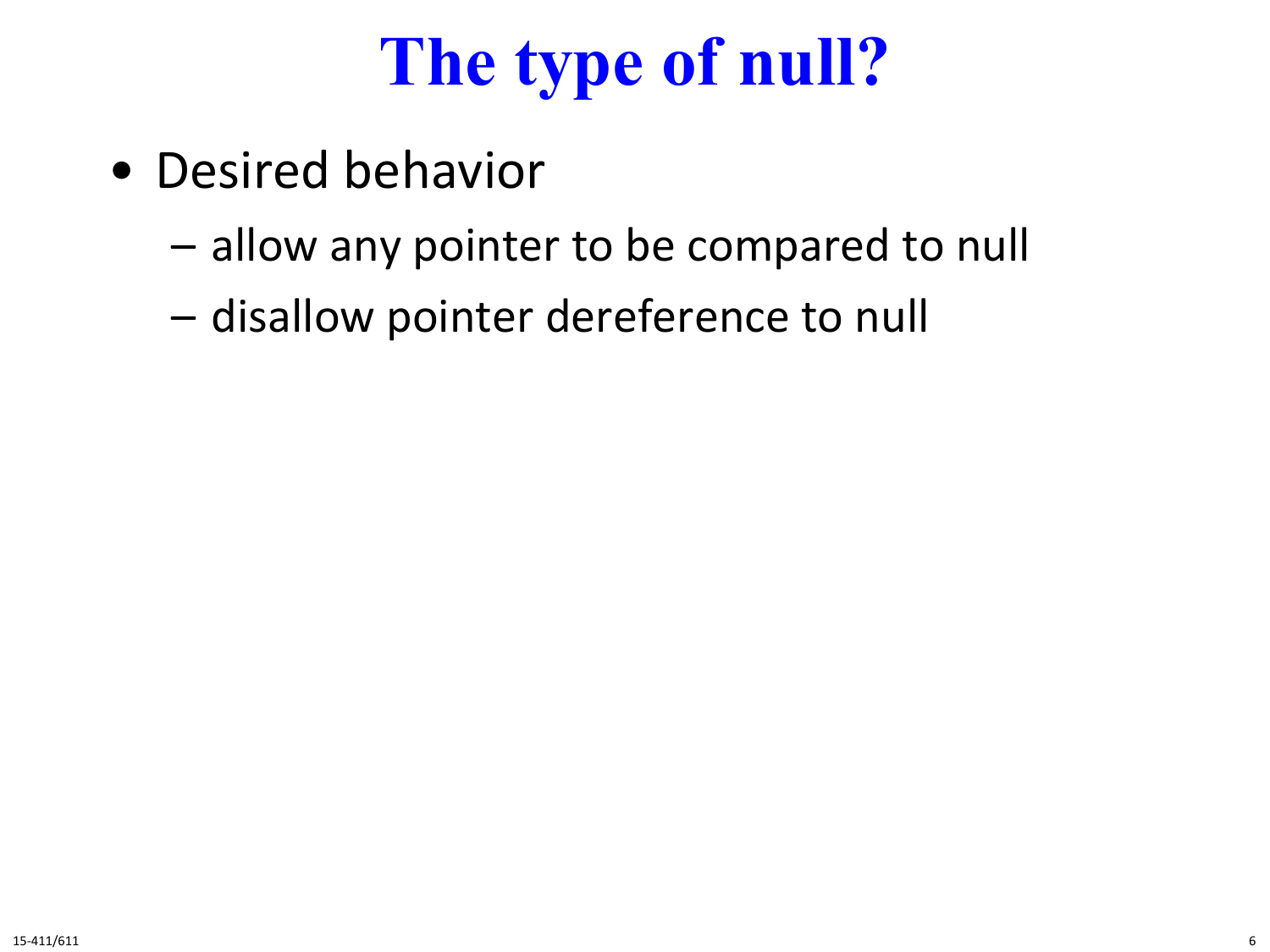# **Equality for pointers?**

- Can we compare  $\tau^*$  and  $\sigma^*$ :
	- $-$  if  $\tau = \sigma$
	- $-$  if  $\tau \neq \sigma$
	- What about **int\* p; … if (p==null) …**

- null is given type of "any\*"
- And, implicitly converted to  $\tau^*$  as needed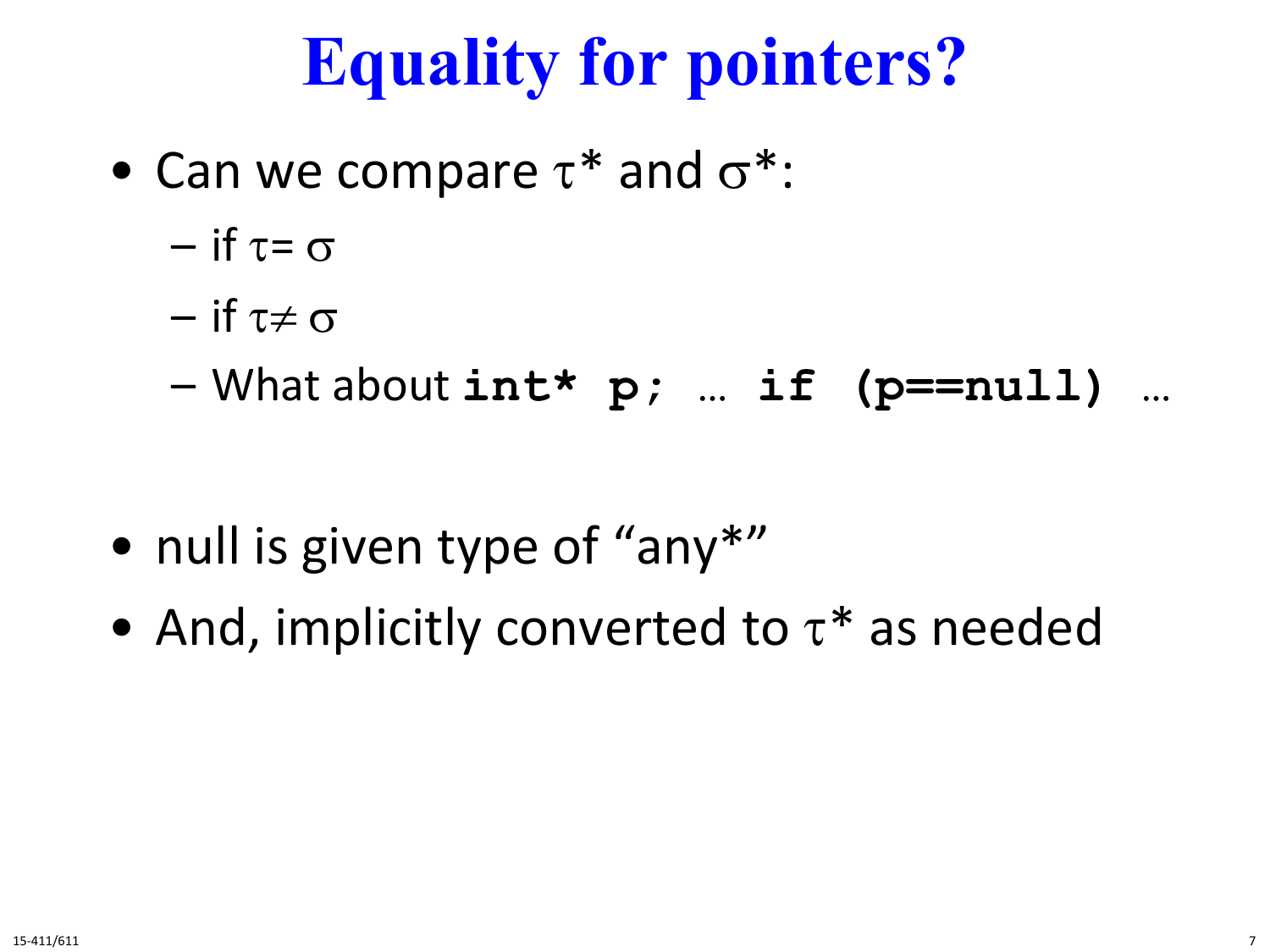# **The type of null?**

- Desired behavior
	- allow any pointer to be compared to null
	- disallow pointer dereference to null
- Using the type "any\*" along with subsumption
- Subsumption used for implicit coercion

$$
\Gamma \vdash e : any *
$$

 $\Gamma$  ⊢ null : *any*\*  $\Gamma \vdash e : \tau *$ 

• Have to make sure introducing any\* is safe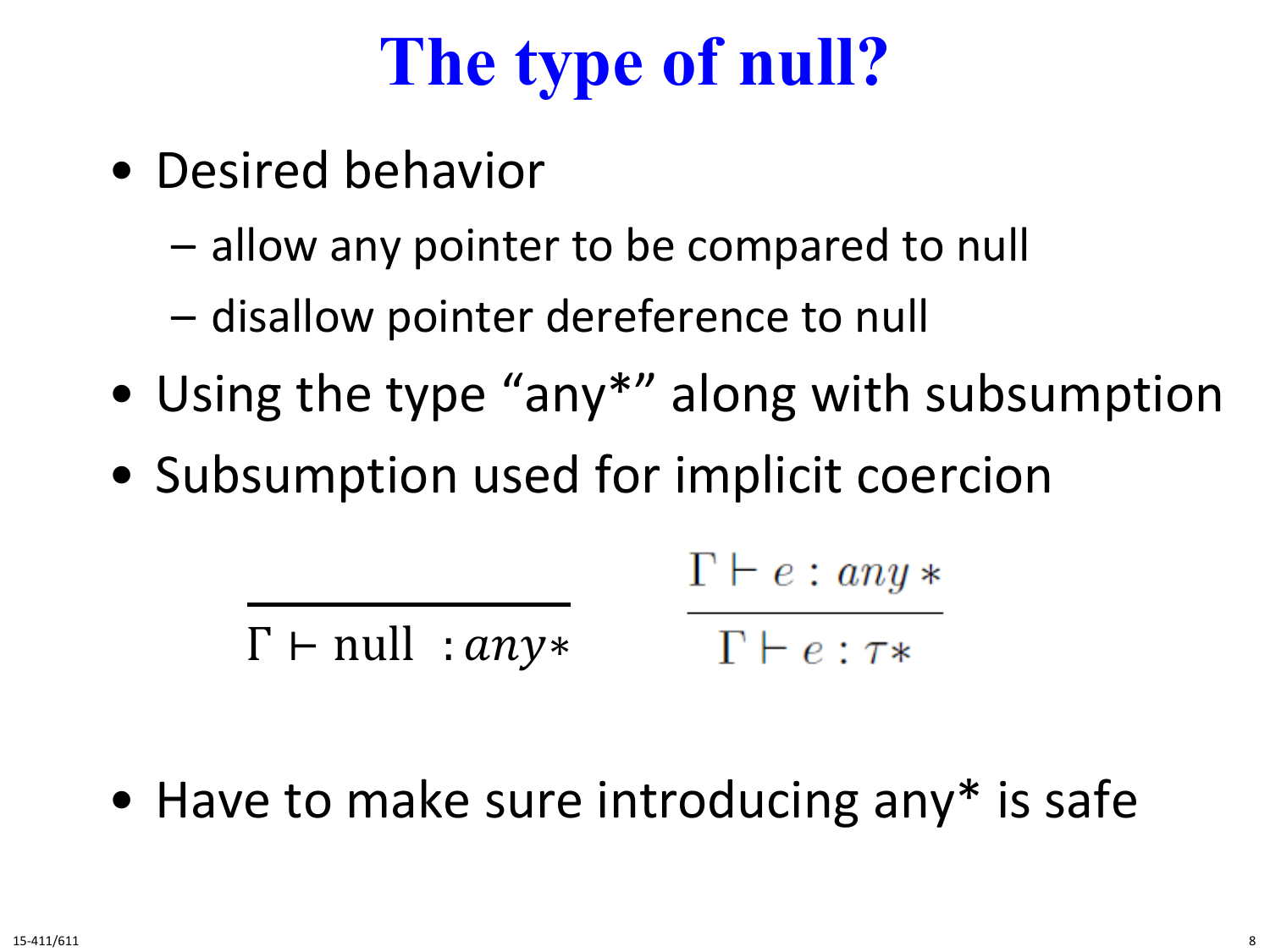# **The type of null?**

- Desired behavior
	- allow any pointer to be compared to null
	- disallow pointer dereference to null
- Using the type "any\*" along with subsumption
- Subsumption used for implicit coercion

$$
\Gamma \vdash e : any *
$$

 $\Gamma$  ⊢ null : *any*\*  $\Gamma \vdash e : \tau *$ 

• Can't allow **\*null**

$$
\Gamma \vdash e : \tau * \quad \Gamma \not\vdash e : any * \n\Gamma \vdash *e : \tau
$$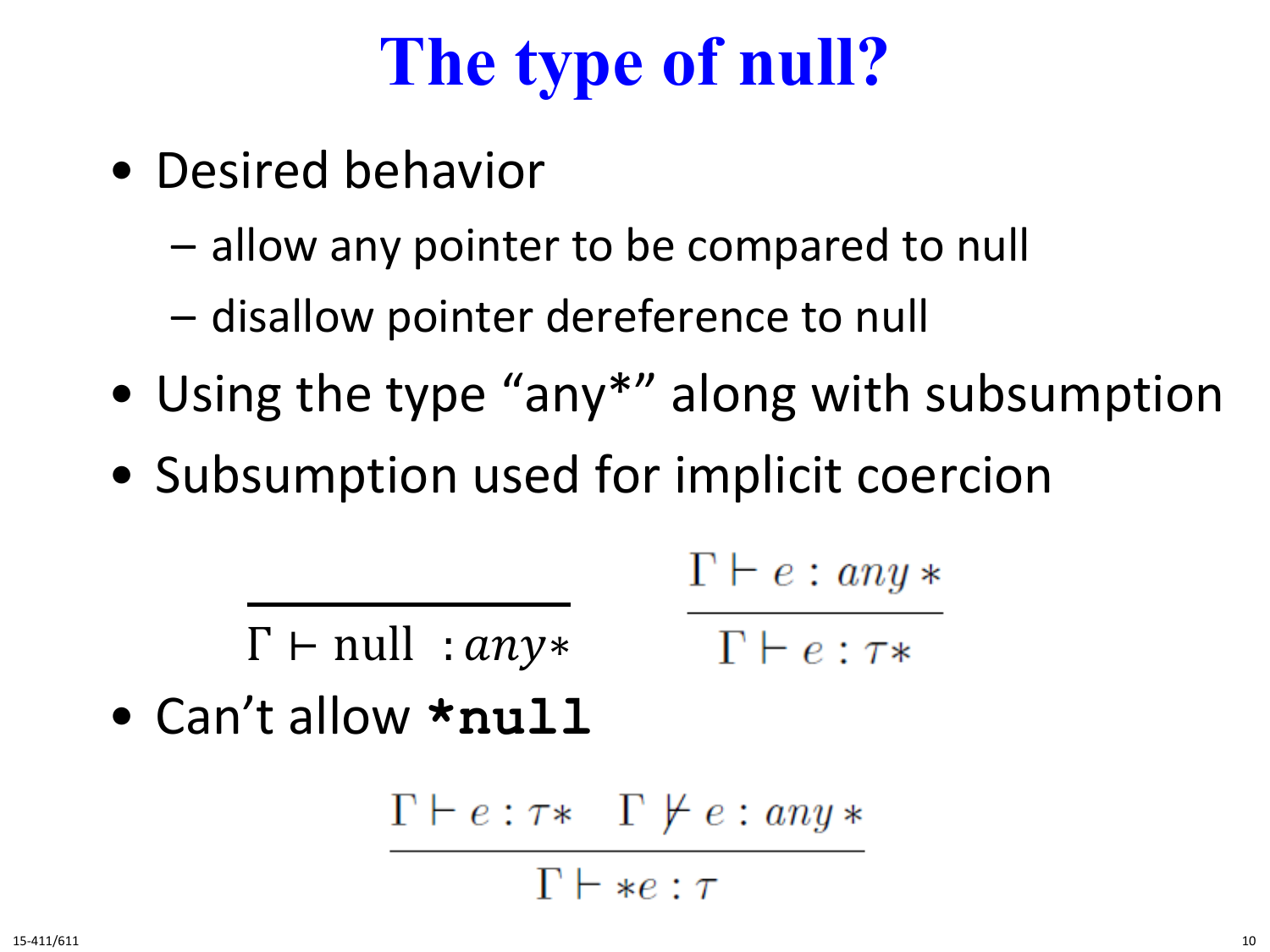# **Typing rules (revised)**

• A freshly allocated cell has type "pointer to  $\tau$ "

 $\Gamma \vdash \mathsf{alloc}(\tau) : \tau *$ 

- $\Gamma \vdash e : \tau * \Gamma \not\vdash e : any *$  $\Gamma \vdash *e : \tau$
- if *e* has type "pointer to τ," and *e* isn't null, then \**e* has type "τ"

 $\Gamma$  ⊢ null : *any*\*

• null has the indefinite type

- $\Gamma \vdash e : any *$ 
	- $\Gamma \vdash e : \tau *$

• Implicit coercion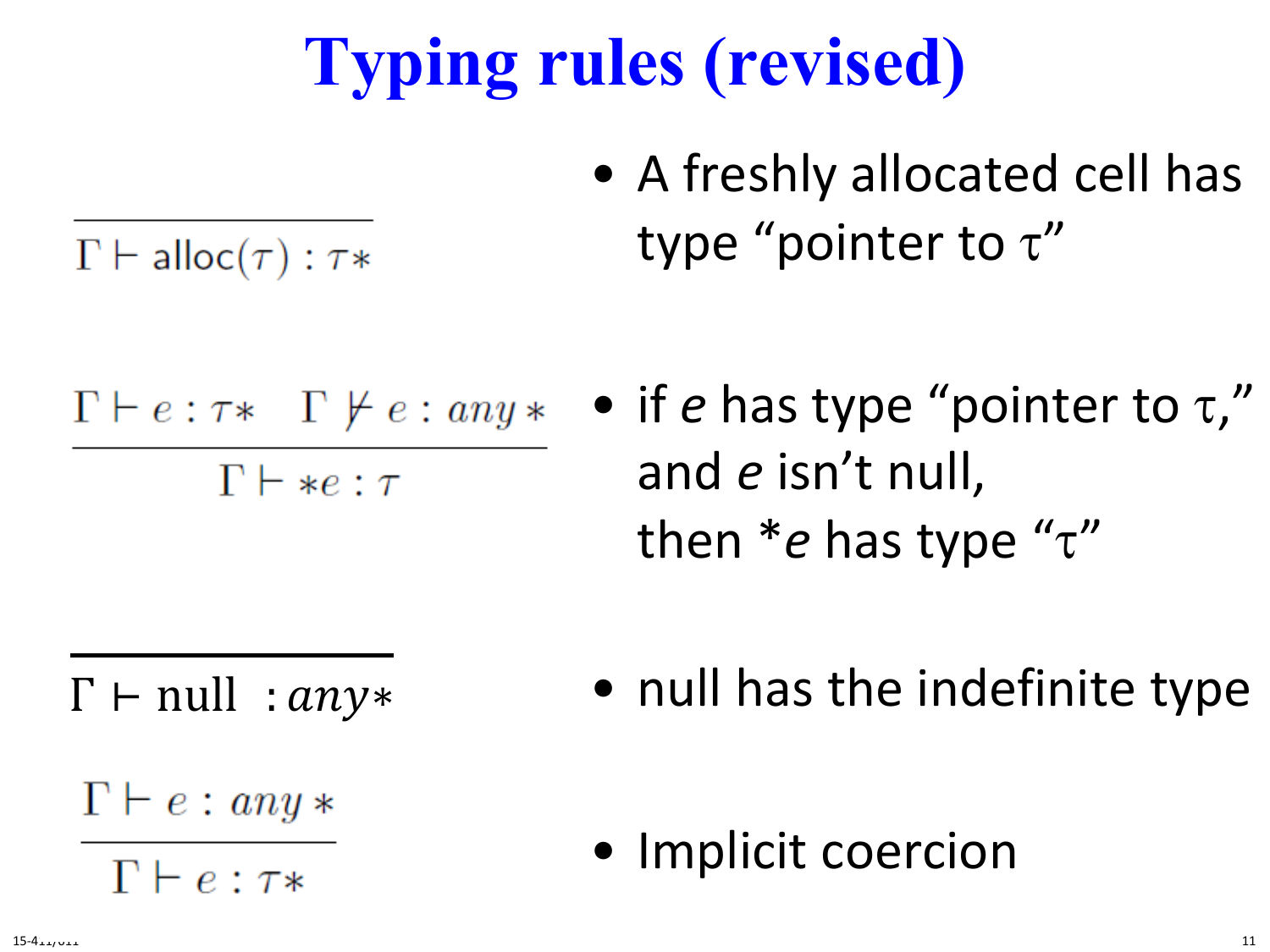## **Representing the Heap**

Evaluation of expression e in the context of

- a Heap,
- Stack, and
- binding environment.

# $H; S; \eta \vdash e \rhd K$

• alloc(τ) returns an unused address in *H* (the heap) which can store a value of  $\tau$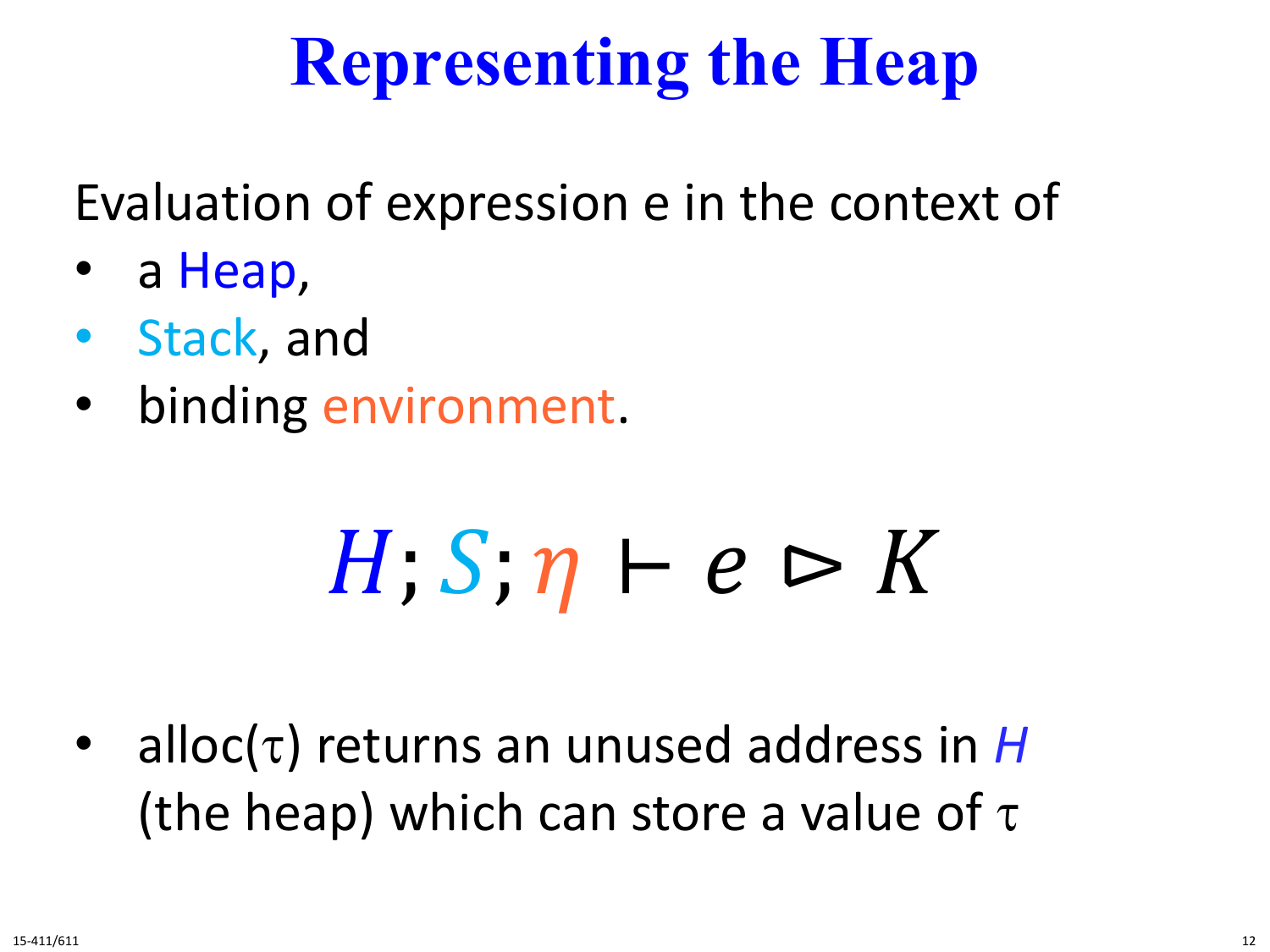#### **What is an address?**

- How do we represent addresses, i.e., the result of the alloc operation?
- 64-bits? infinite?
- What happens when we run out of memory? How do we model this in the dynamic semantics?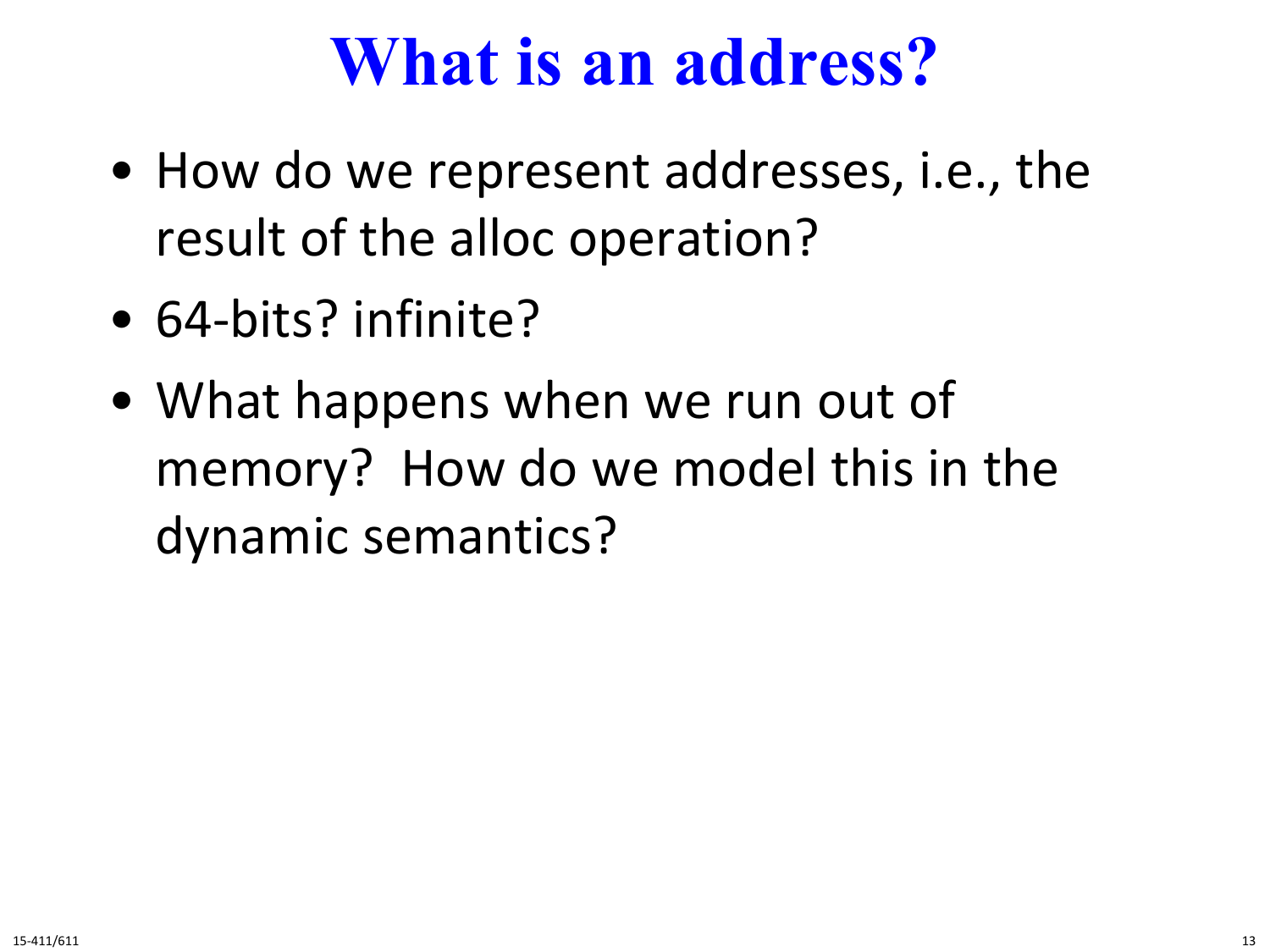#### **What is an address?**

- How do we represent addresses, i.e., the result of the alloc operation?
- 64-bits? infinite?
- What happens when we run out of memory? How do we model this in the dynamic semantics?
- Assume infinite address space, i.e., an address is in ℕ.
- Out of heap memory with generate an exception: "exception(mem)"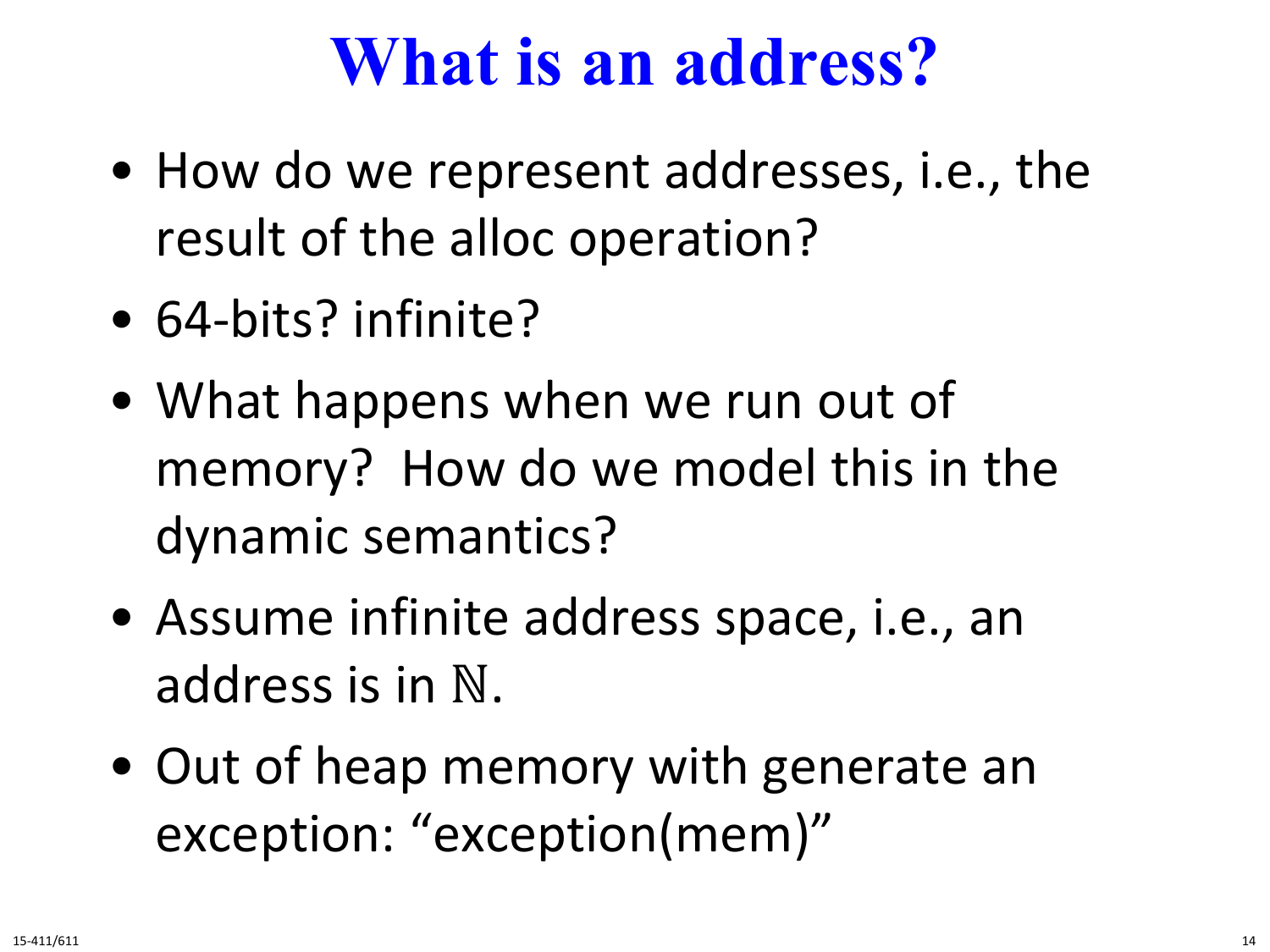# **Using** *H*

- alloc( $\tau$ ) returns an address of proper size (or raises an exception)
- *H* must keep track of next free address.  $H: (\mathbb{N} \cup \{next\}) \rightarrow \mathbb{V}$ al
- Extend all old rules with H; which they leave unchanged, e.g.,

 $H; S; \eta \vdash e_1 \oplus e_2 \rhd K \rightarrow H; S; \eta \vdash e_1 \rhd (\blacksquare \oplus e_2, K)$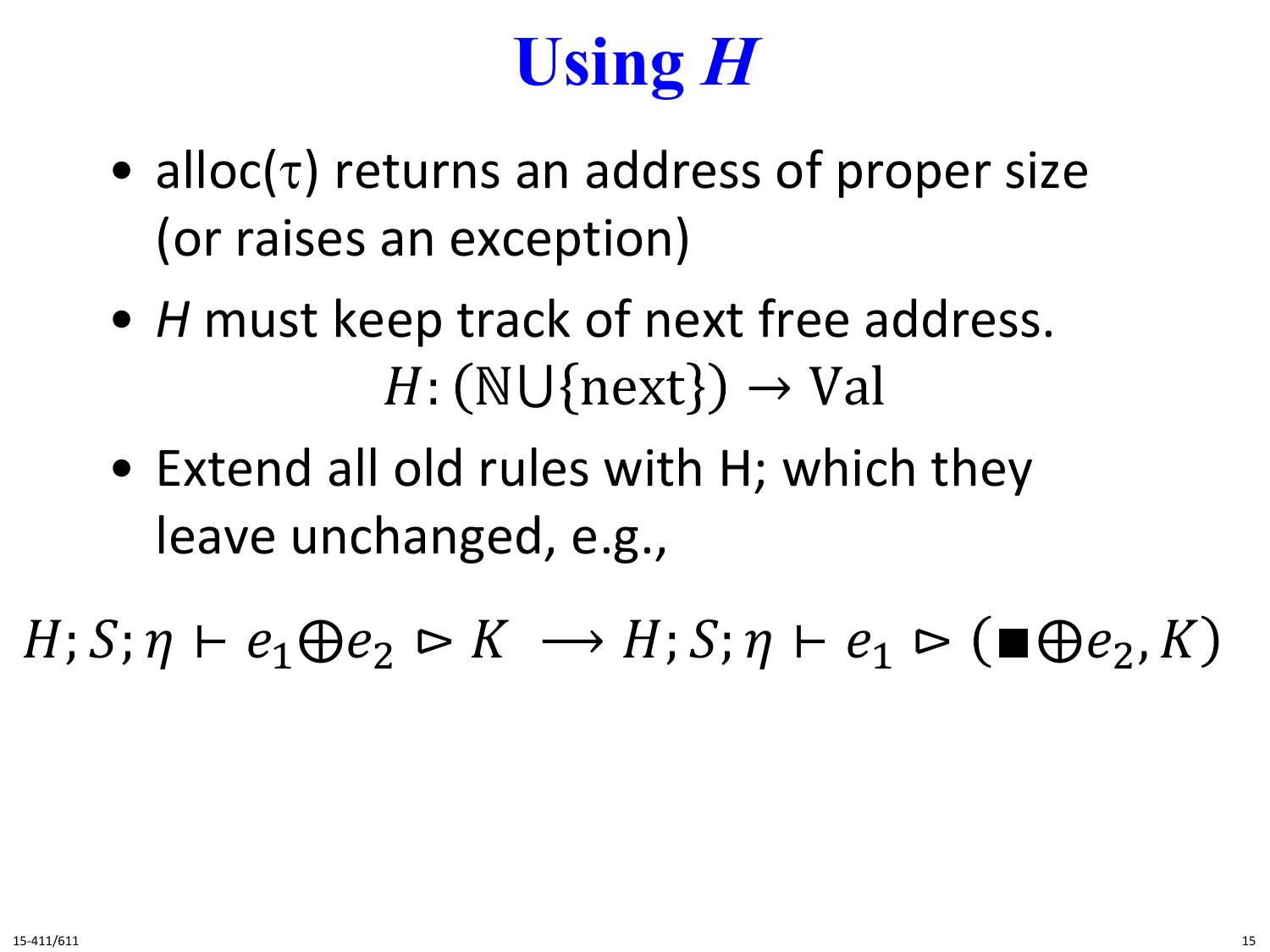#### **Pointers**

• null evaluates to 0

 $H; S; \eta \vdash null \rhd K \rightarrow H; S; \eta \vdash 0 \rhd K$ 

- alloc $(\tau)$ :
	- returns a fresh address *a*,
	- updates the next address in the heap
	- $-$  initializes the location to default for  $\tau$

 $H; S; \eta \vdash \text{alloc}(\tau) \rhd K \rightarrow$ 

 $H[a \mapsto \text{default}(\tau), \text{next} \mapsto a + |\tau|]; S; \eta \vdash a \triangleright K$  $a = H$ (next)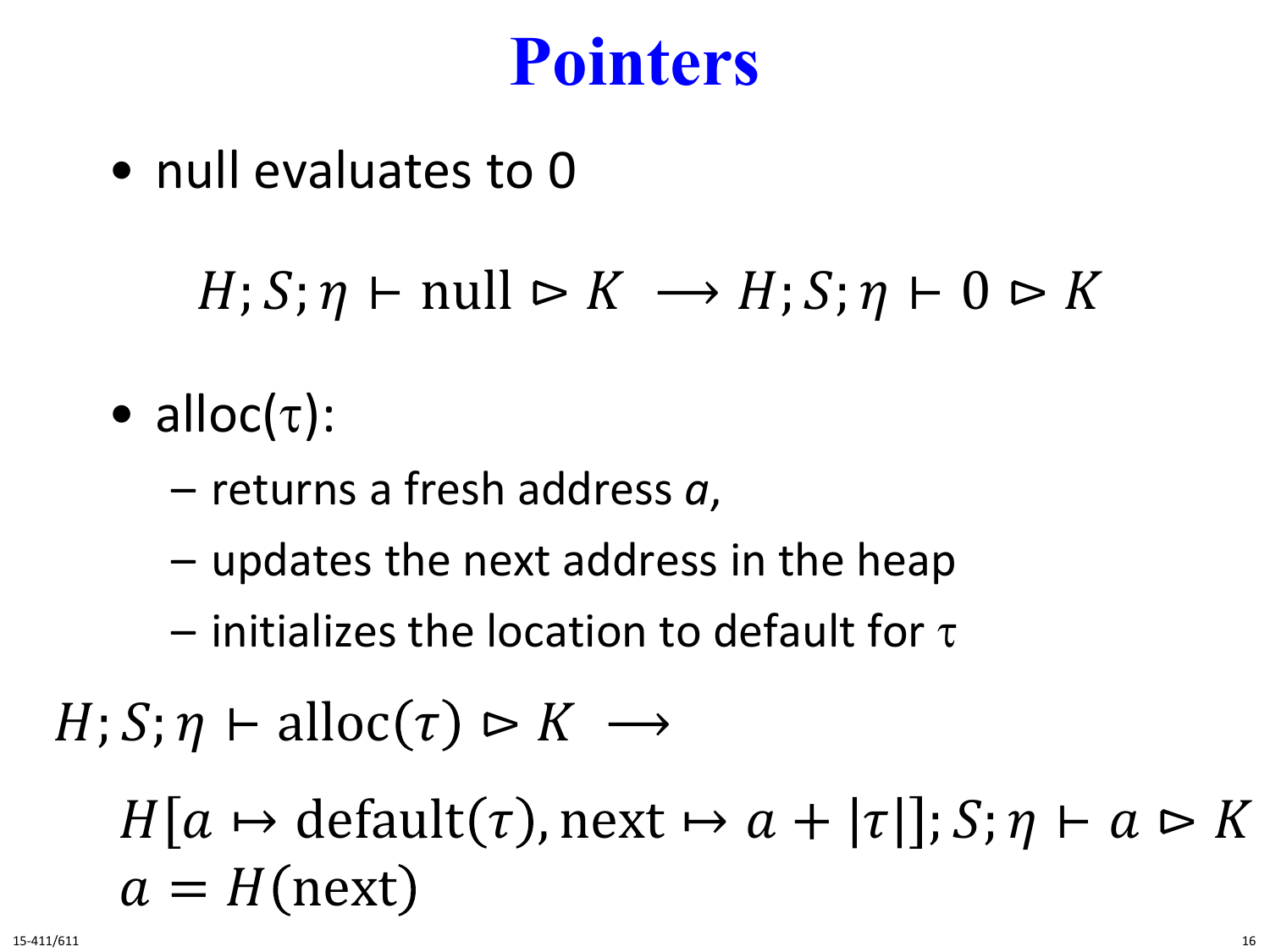## $H; S; \eta \vdash \text{alloc}(\tau) \rhd K \rightarrow$  $H[a \mapsto \text{default}(\tau), \text{next} \mapsto a + |\tau|]; S; \eta \vdash a \triangleright K$  $a = H$ (next)

- default( $\tau$ ): 0 for int, false for bool, null for ptr
- $\tau$  for x86-64:
	- $-$  |int| = 4
	- $|bool| = 4$
	- $-|\tau^*| = 8$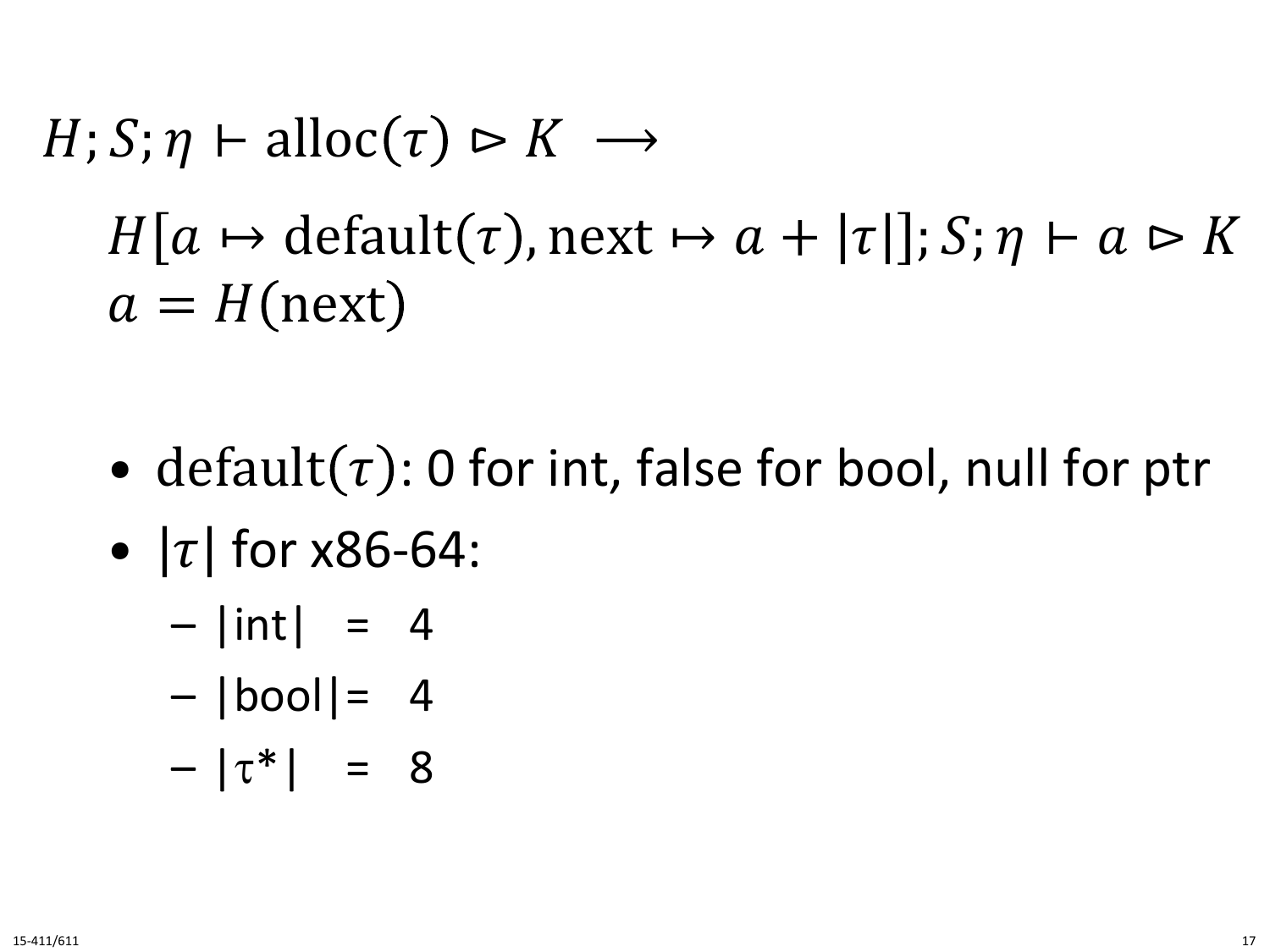# **Accessing Memory**

• Dereferencing a pointer:

 $H; S; \eta \vdash * e \rhd K \longrightarrow H; S; \eta \vdash e \rhd (* \blacksquare, K)$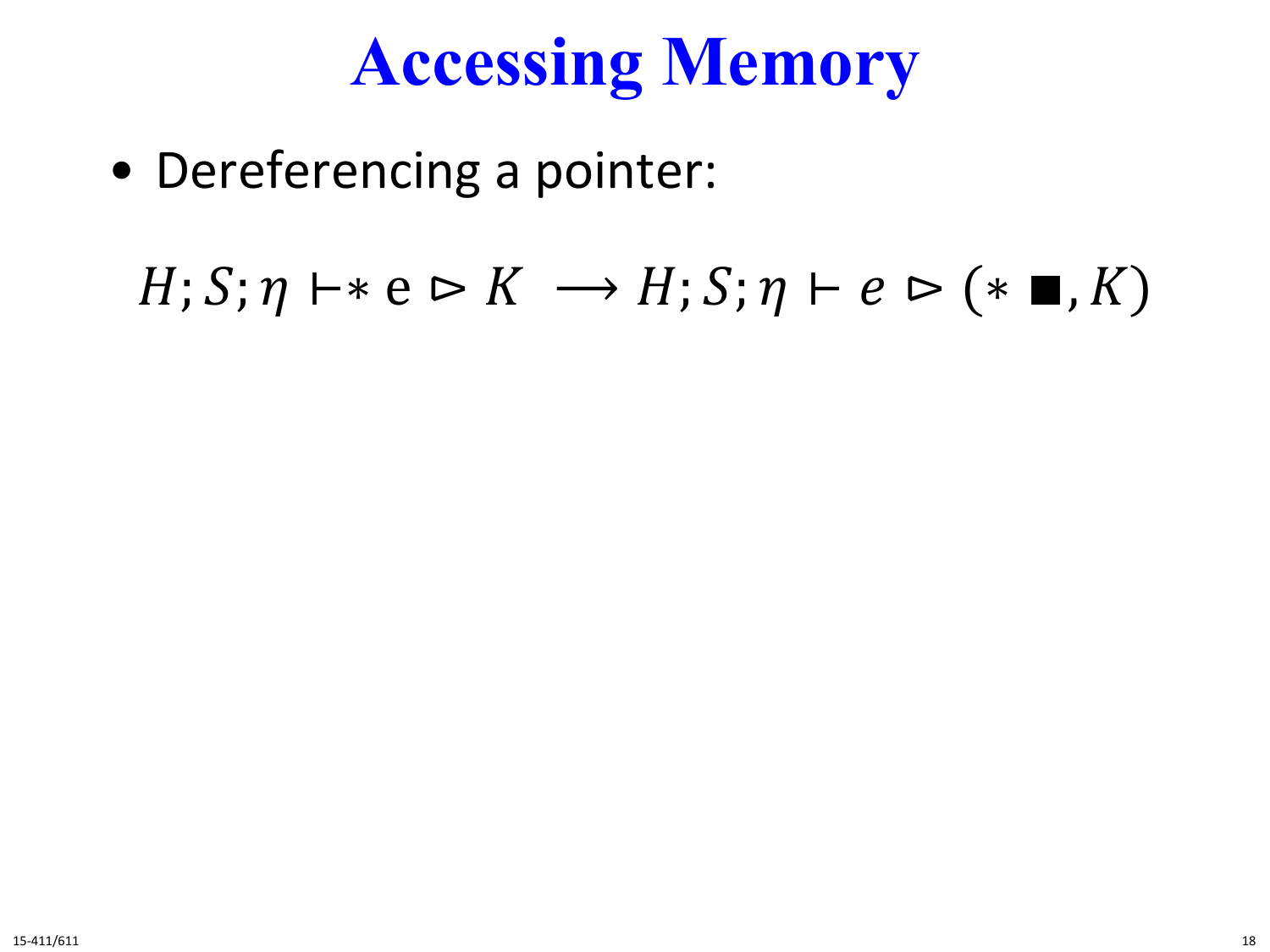#### **Accessing Memory**

• Dereferencing a pointer:

 $H; S; \eta \vdash * e \rhd K \longrightarrow H; S; \eta \vdash e \rhd (* \blacksquare, K)$ 

• The interesting part:

$$
H; S; \eta \vdash a \rhd K \rightarrow H; S; \eta \vdash H(a) \rhd K \quad a \neq 0
$$

 $H; S; \eta \vdash a \rhd K \longrightarrow \text{exception}(mem)$   $a = 0$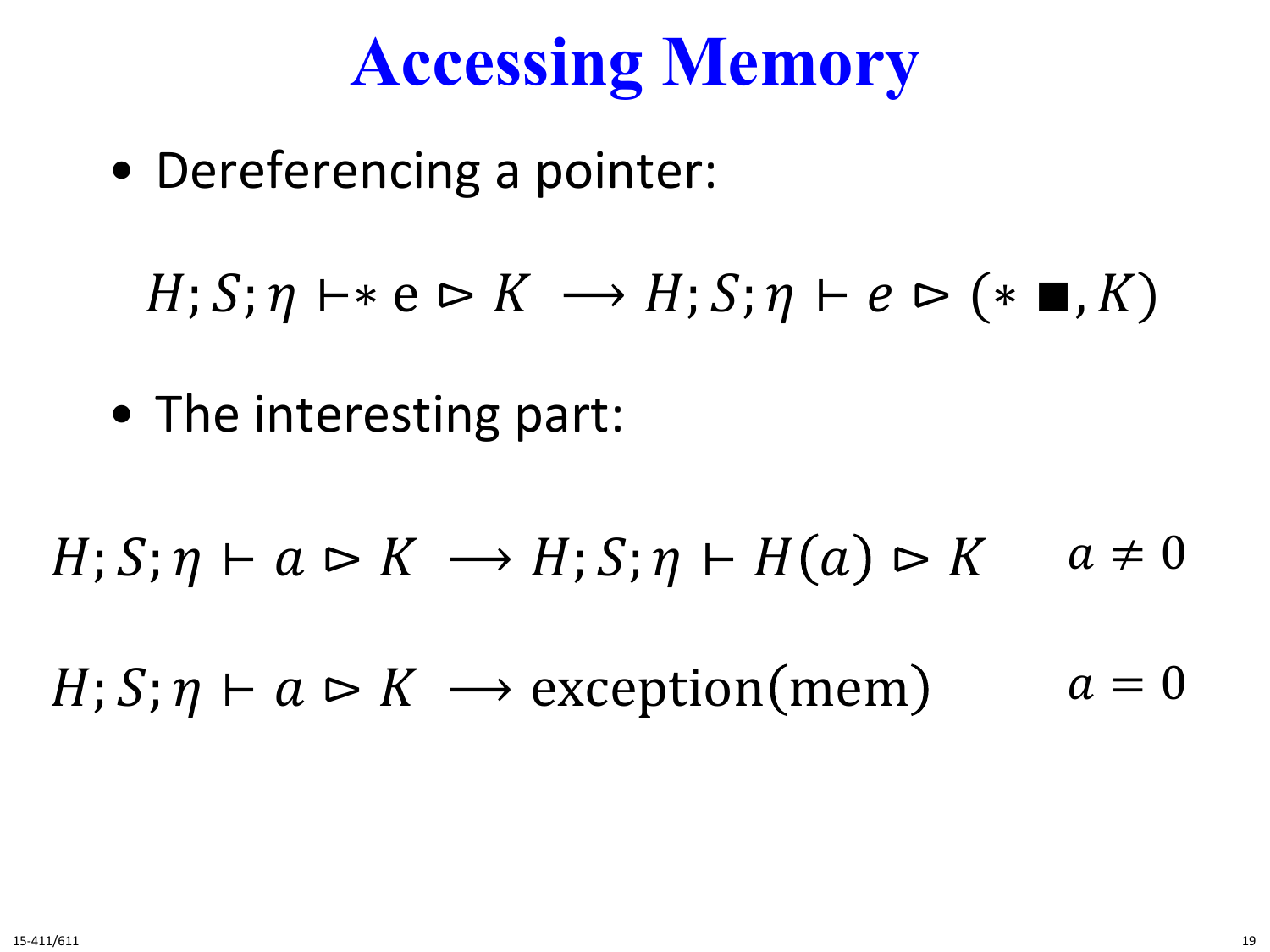- l-values and r-values
- l-values or destinations:

$$
d ::= x \mid * d
$$

• Typing is the same for all destiniations:

$$
\begin{array}{c}\n\Gamma \vdash d : \tau \quad \Gamma \vdash e : \tau \\
\overline{\Gamma \vdash \mathsf{assign}(d, e) : [\tau']} \\
\begin{array}{c}\n\text{recall, } [\tau'], \text{ is the} \\
\text{return type of the function.} \\
\end{array}\n\end{array}
$$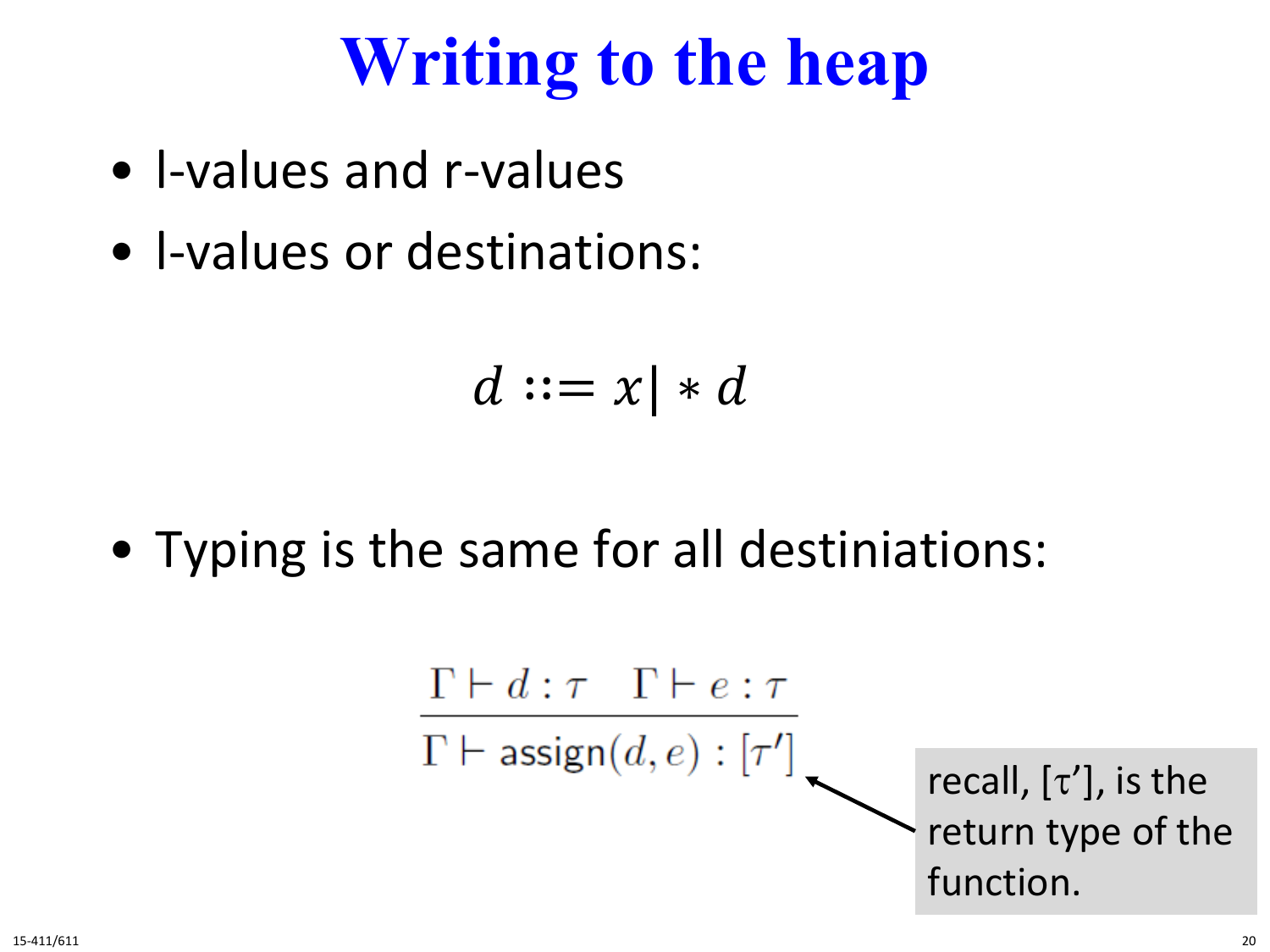- Distinguish between variables, *x*, which live on the stack,
- $H: S: \eta \vdash \mathsf{assign}(x, e) \blacktriangleright K \longrightarrow H: S: \eta \vdash e \rhd (\mathsf{assign}(x, \_)\, , K)$  $H: S: \eta \vdash c \rhd (\text{assign}(x, \_), K) \longrightarrow H: S: \eta[x \mapsto c] \rhd \text{nop} \blacktriangleright K$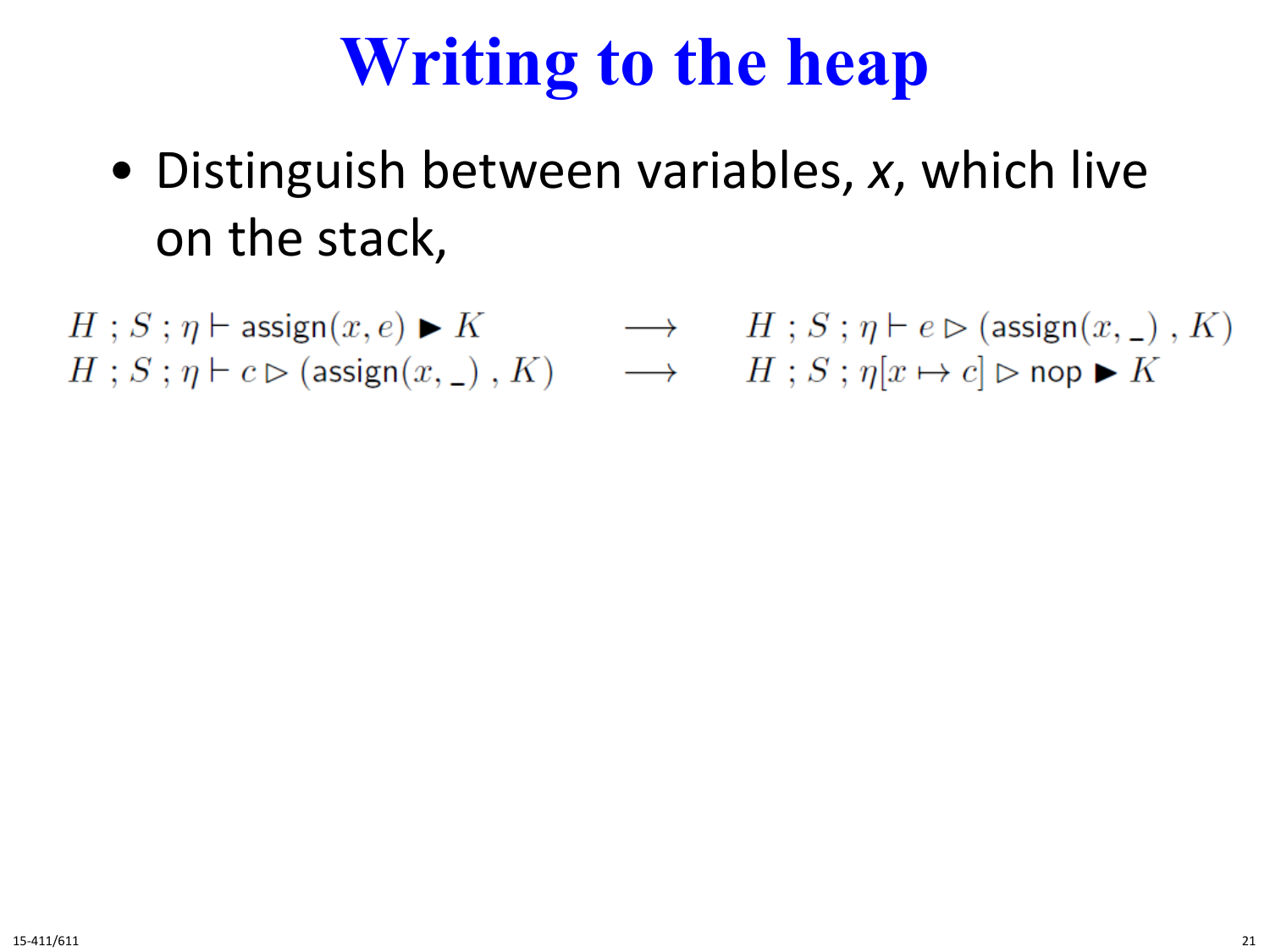• Distinguish between variables, *x*, which live on the stack,

 $H: S: \eta \vdash \mathsf{assign}(x, e) \blacktriangleright K \longrightarrow H: S: \eta \vdash e \rhd (\mathsf{assign}(x, \_) \ , K)$  $H: S: \eta \vdash c \rhd (\text{assign}(x, \_), K) \longrightarrow H: S: \eta[x \mapsto c] \rhd \text{nop} \blacktriangleright K$ 

#### • and other destinations which live in the heap.

$$
\begin{array}{llllll} H\ ;\ S\ ;\ \eta \vdash \text{assign}(*d,e) \blacktriangleright K & \longrightarrow & H\ ;\ S\ ; \\ H\ ;\ S\ ;\ \eta \vdash a \vartriangleright (\text{assign}(*\_,e)\ ,\ K) & \longrightarrow & H\ ;\ S\ ; \\ H\ ;\ S\ ;\ \eta \vdash c \vartriangleright (\text{assign}(*a,\_) \ ,\ K) & \longrightarrow & H[a\mapsto \\ H\ ;\ S\ ;\ \eta \vdash c \vartriangleright (\text{assign}(*a,\_) \ ,\ K) & \longrightarrow & \text{exception} \\ \end{array}
$$

$$
H; S; \eta \vdash d \rhd (\text{assign}(*_,e), K)
$$
  
\n
$$
H; S; \eta \vdash e \rhd (\text{assign}(*a, \_), K)
$$
  
\n
$$
H[a \mapsto c]; S; \eta \vdash \text{nop} \blacktriangleright K \qquad (a \neq 0)
$$
  
\nexception(mem) \qquad (a = 0)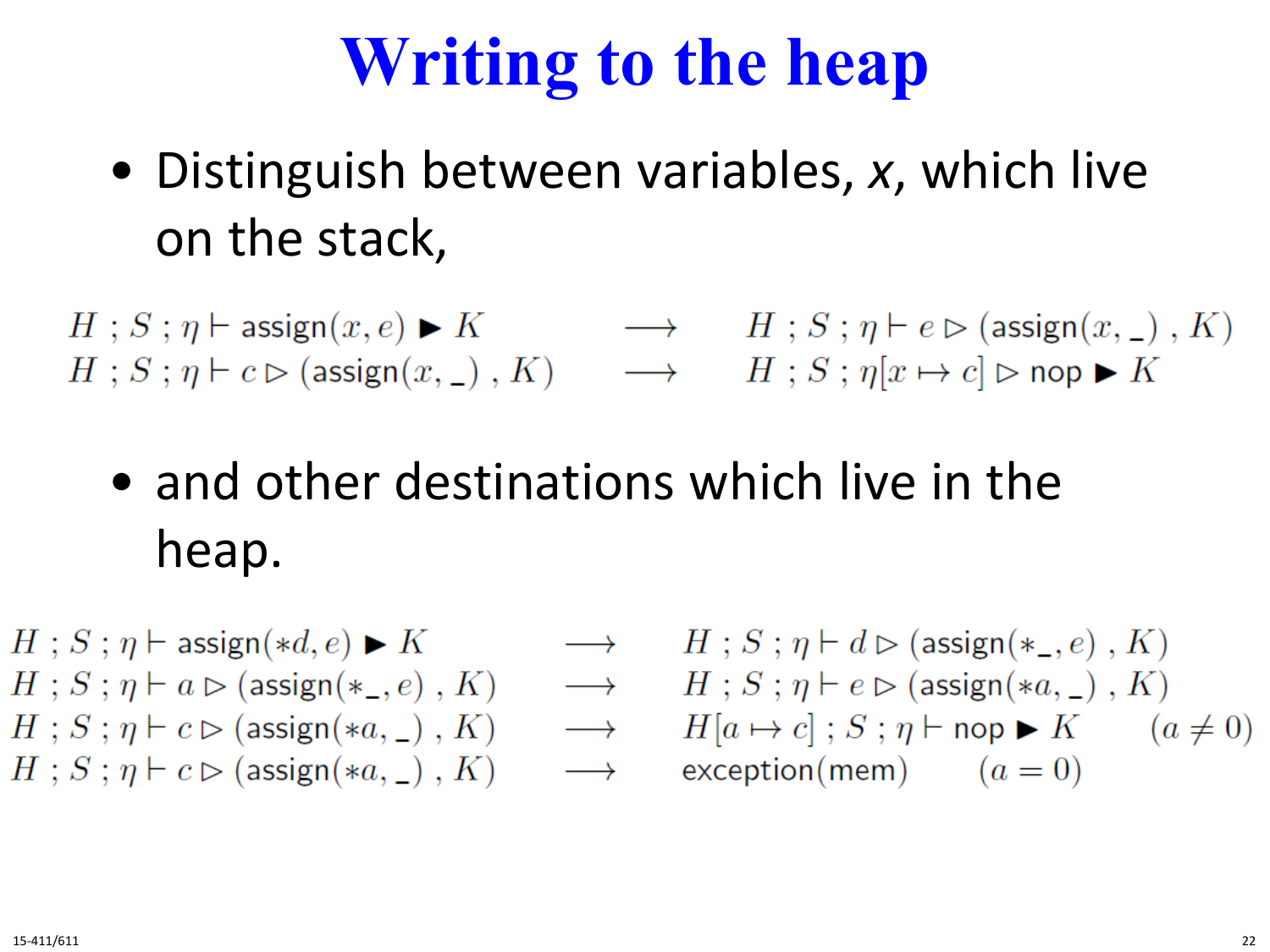- left to right evaluation of address and rval
- $H : S : \eta \vdash \text{assign}(*d, e) \blacktriangleright K$   $\longrightarrow$   $H : S : \eta \vdash d \triangleright (\text{assign}(*_-, e) , K)$
- $H: S: \eta \vdash a \rhd (\text{assign}(*_-, e), K) \longrightarrow H: S: \eta \vdash e \rhd (\text{assign}(*a, \_), K)$

• Then making assignment (if  $a \neq 0$ )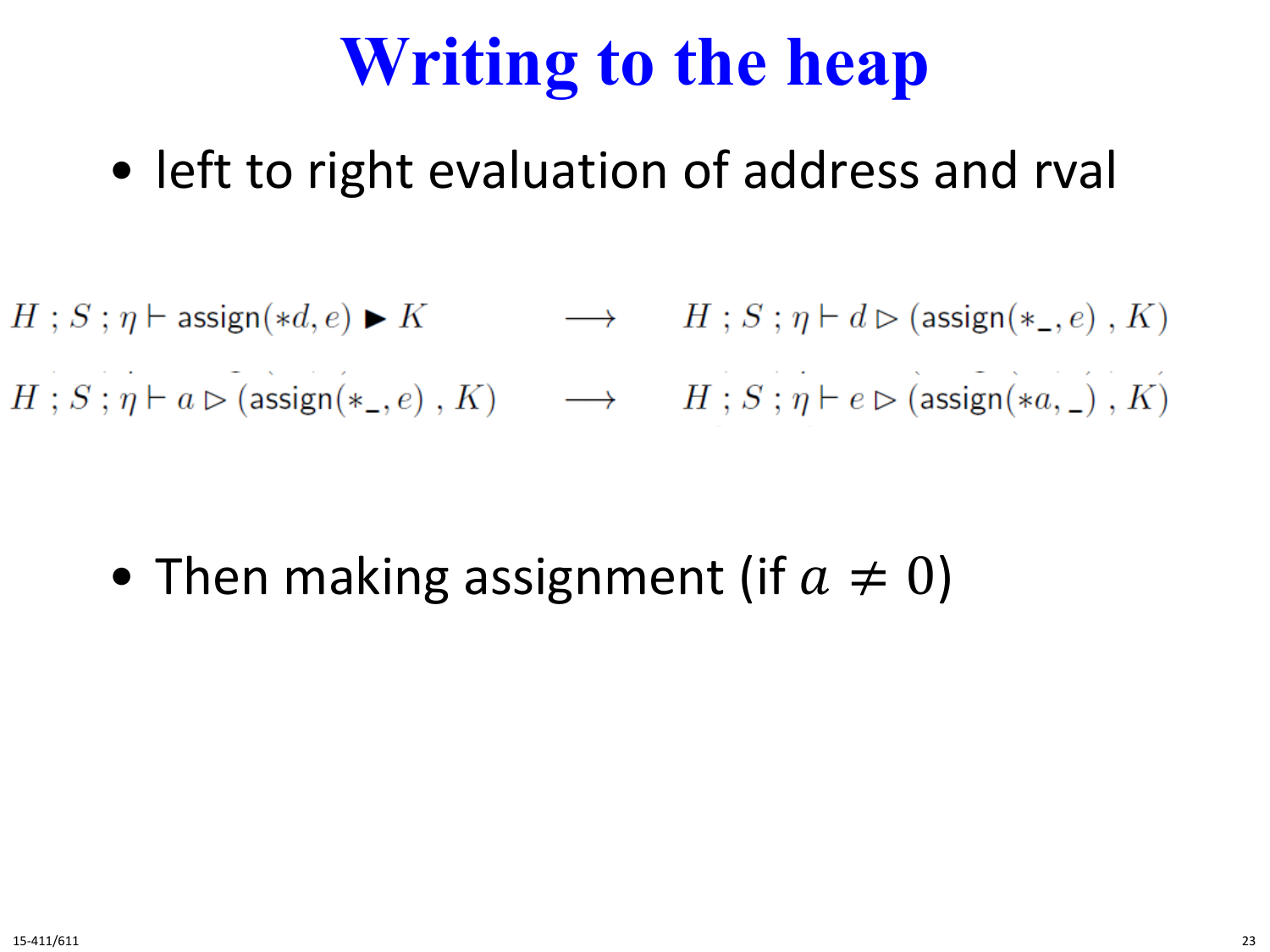#### • left to right evaluation of address and rval

- $\longrightarrow$   $H$ ;  $S$ ;  $\eta \vdash d \rhd (\text{assign}(*_-, e)$ ,  $K)$  $H$ ;  $S$ ;  $\eta$   $\vdash$  assign(\*d, e)  $\blacktriangleright K$
- $H: S: \eta \vdash a \rhd (\text{assign}(*_-, e), K) \longrightarrow H: S: \eta \vdash e \rhd (\text{assign}(*a, \_), K)$

- Then making assignment (if  $a \neq 0$ )
- $H: S: \eta \vdash c \rhd (\text{assign}(*a, \_), K) \longrightarrow H[a \mapsto c]$ ;  $S: \eta \vdash \text{nop} \blacktriangleright K$   $(a \neq 0)$  $H: S: \eta \vdash c \rhd (\text{assign}(*a, \_), K) \longrightarrow \text{exception}(\text{mem})$  $(a = 0)$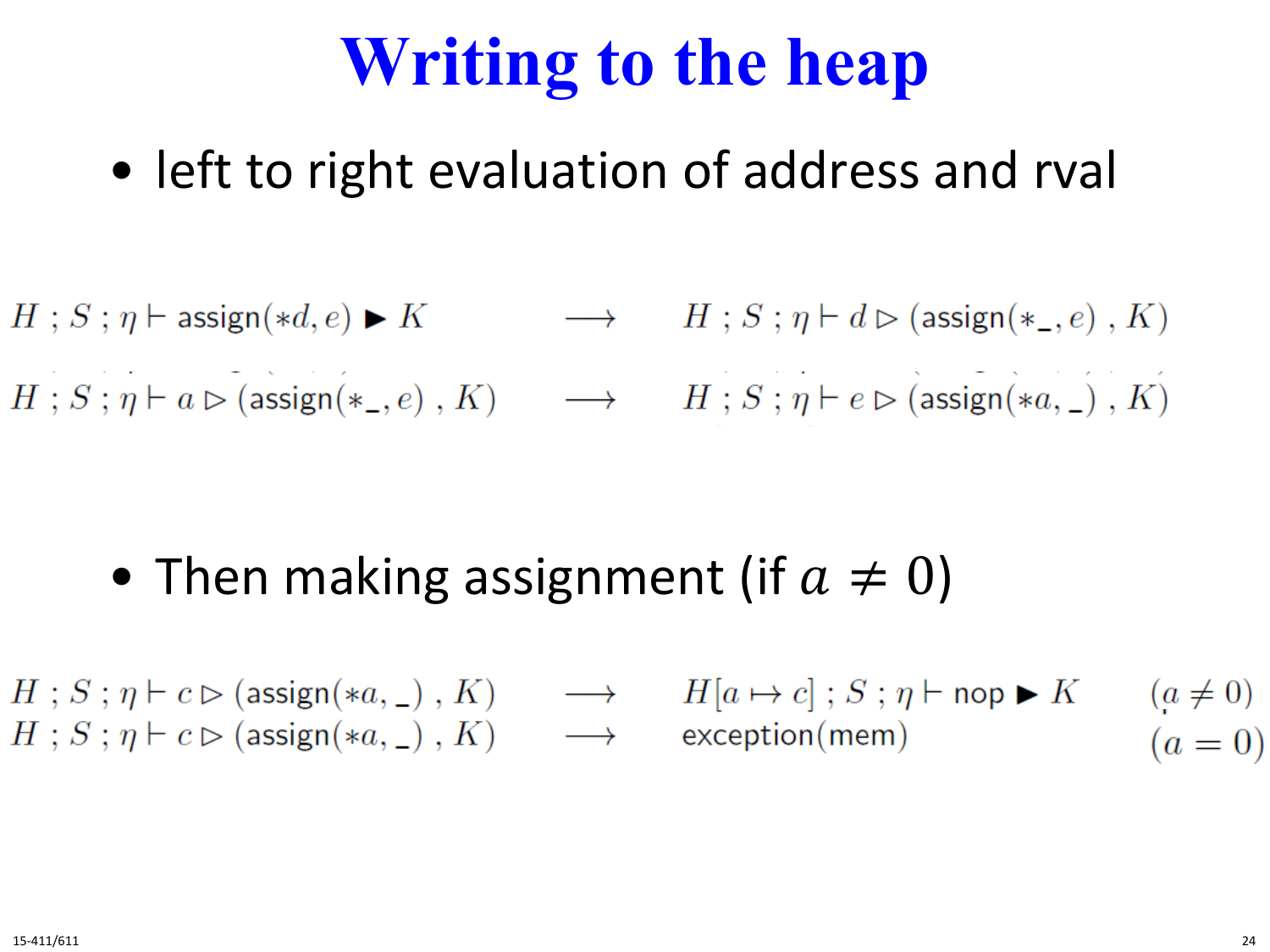#### **Proper eval order**

• **int\* p = NULL;**  $*_{p} = 1/0;$ 

• **int\*\*p = NULL; \*\*p = 1/0;**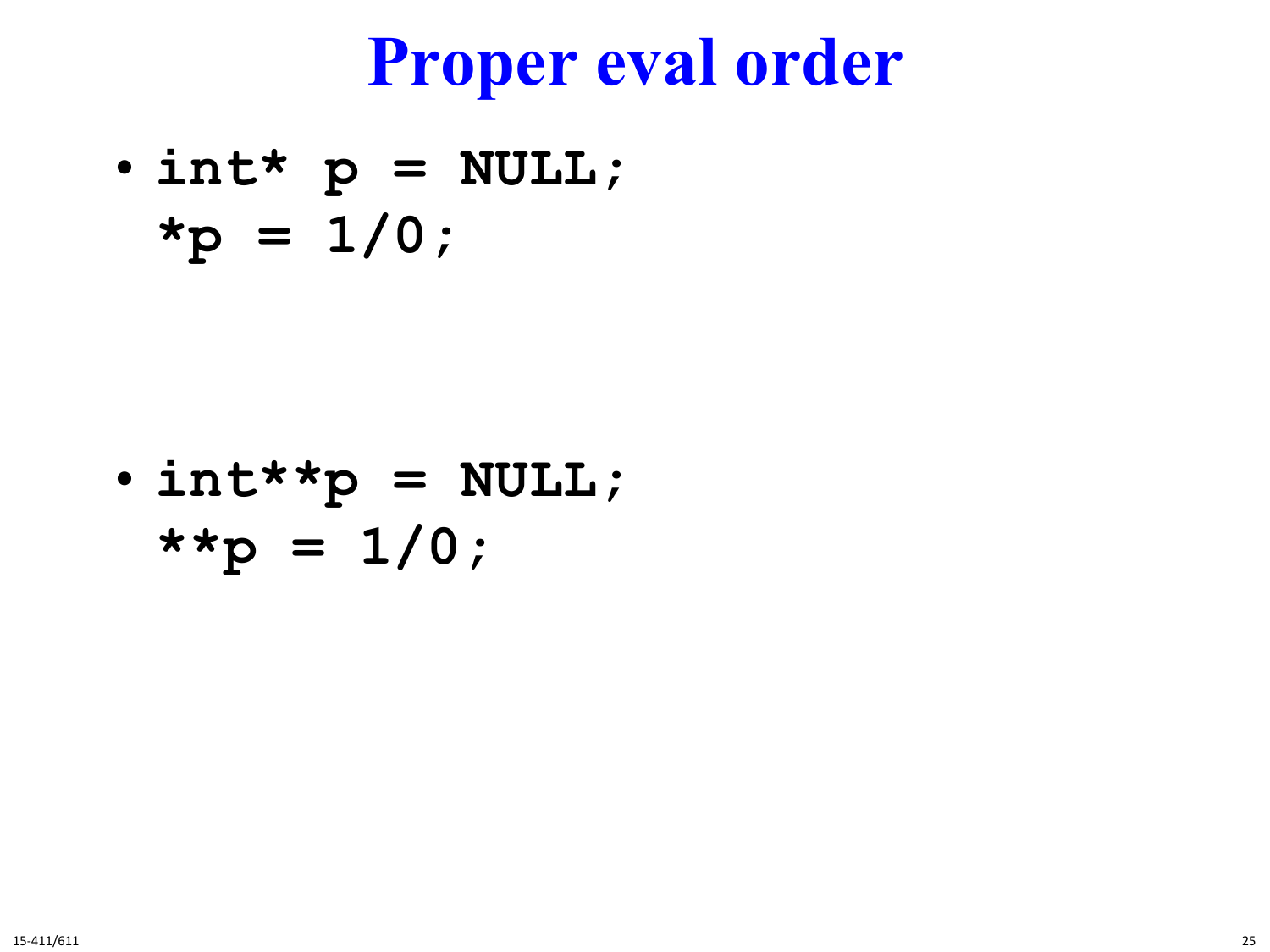#### **Arrays**

• Extend types, expressions, and destinations

$$
\tau ::= \dots | \tau[ ]
$$
  

$$
e ::= \dots | \text{alloc\_array}(\tau, e) | e_1[e_2]
$$
  

$$
d ::= \dots | d[e]
$$

• Need typing rules for alloc\_array and  $e_1[e_2]$ 

$$
\frac{\Gamma \vdash e : \mathsf{int}}{\Gamma \vdash \mathsf{alloc\_array}(\tau, e) : \tau[\ ] \qquad \qquad \frac{\Gamma \vdash e_1 : \tau[\ ] \quad \Gamma \vdash e_2 : \mathsf{int}}{\Gamma \vdash e_1[e_2] : \tau}
$$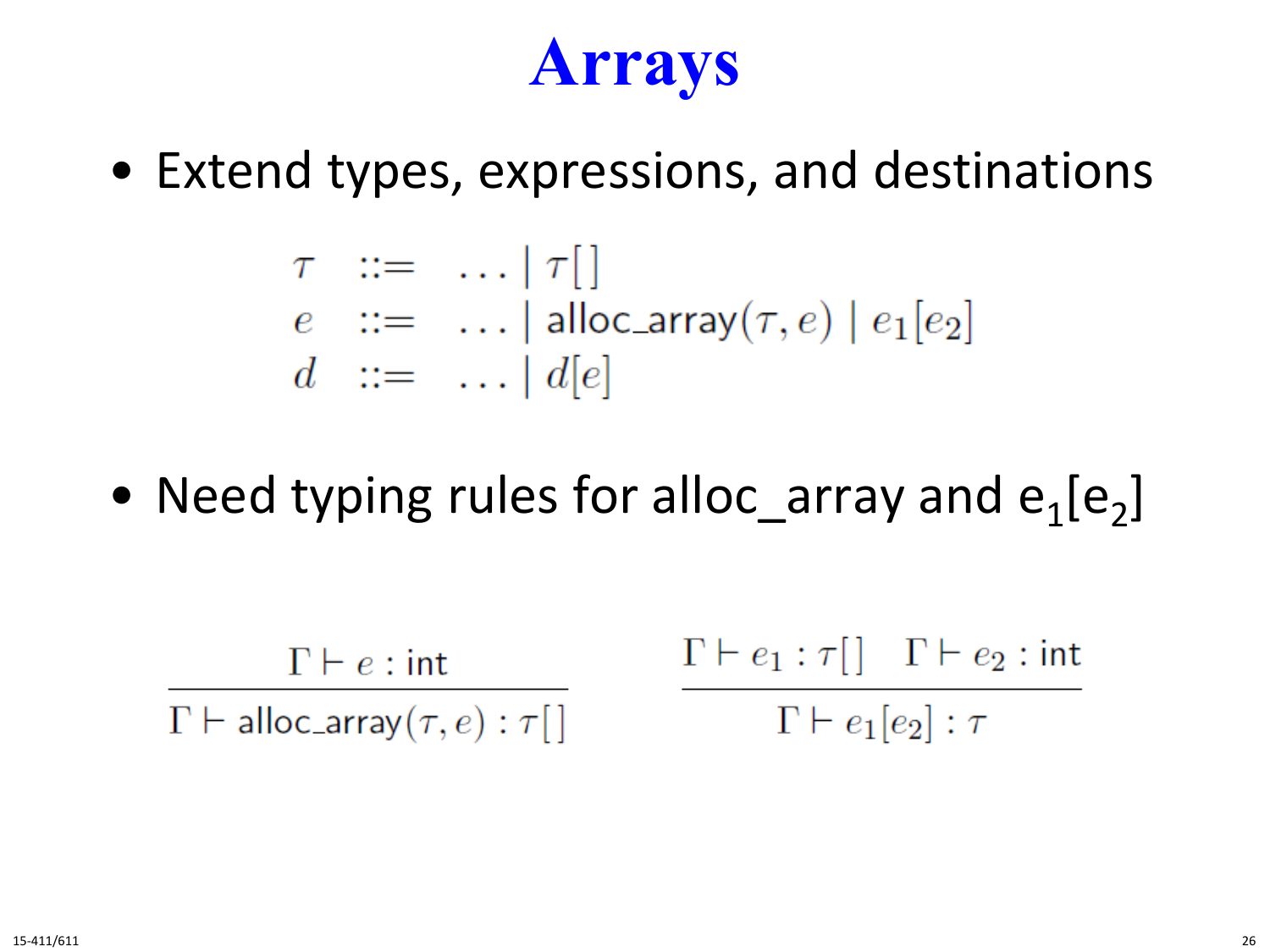#### **Allocating the array**

 $H$ ;  $S$ ;  $\eta$   $\vdash$  alloc\_array( $\tau$ ,  $e$ )  $\triangleright K$  $\longrightarrow$   $H$ ;  $S$ ;  $\eta \vdash e \triangleright$  (alloc\_array( $\tau$ , \_),  $K$ )  $H$ ;  $S$ ;  $\eta$   $\vdash$   $n \triangleright$  (alloc\_array( $\tau$ , \_),  $K$ )  $(n \geq 0)$  $\longrightarrow$   $H'$ ;  $S$ ;  $\eta \vdash a \triangleright K$  $a = H$ (next)  $H' = H[a + 0|\tau] \mapsto$  default $(\tau), \ldots,$  $a + (n-1)|\tau| \mapsto$  default $(\tau)$ , next  $\mapsto a + n|\tau|$ 

$$
\longrightarrow \qquad \mathsf{exception}(\mathsf{mem}) \qquad \qquad (n < 0)
$$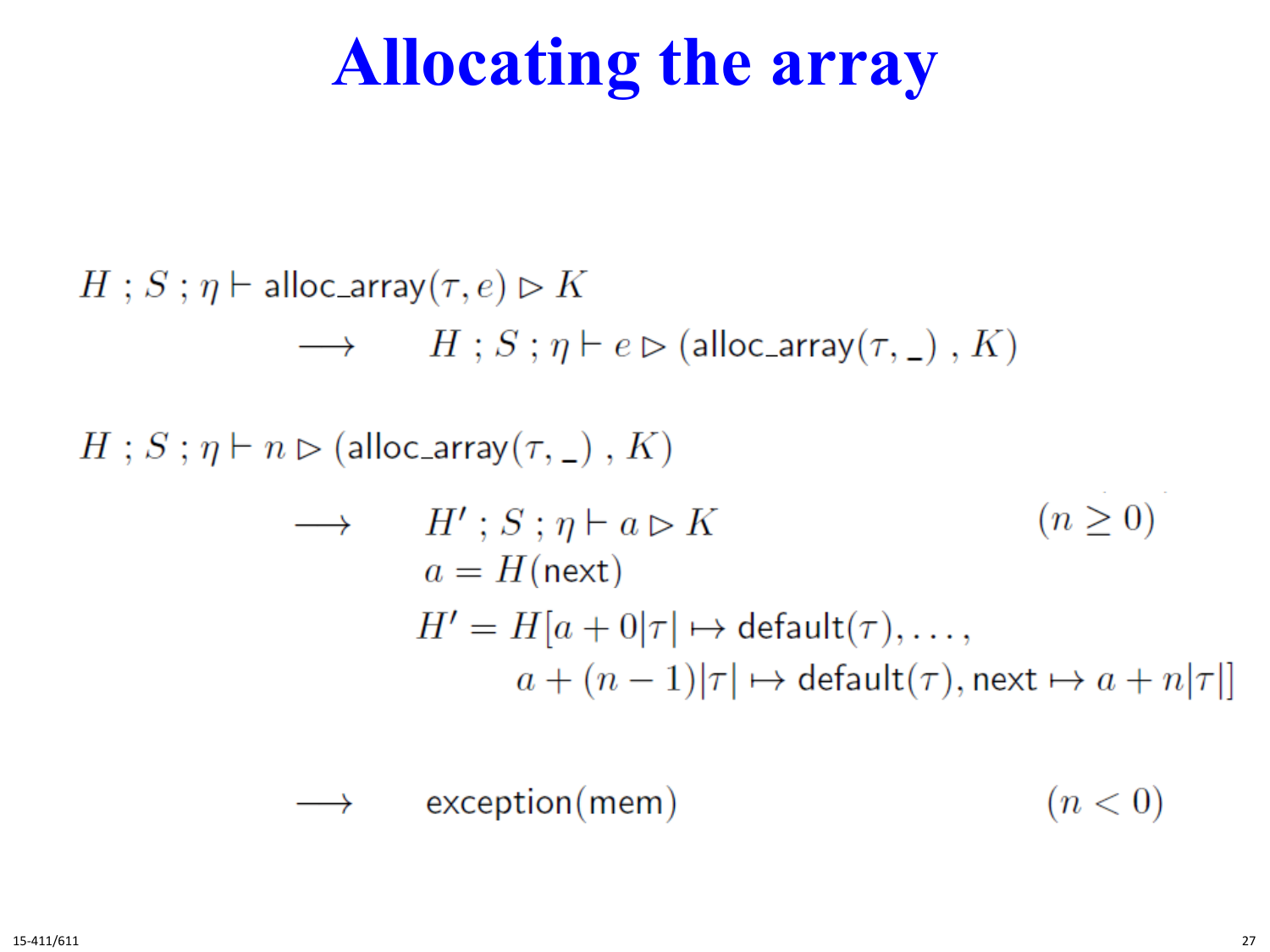## **Accessing the Array**

- left to right evaluation of base address of array and index
- $H; S; \eta \vdash e_1[e_2] \triangleright K \longrightarrow H; S; \eta \vdash e_1 \triangleright ( \_ [e_2], K)$ <br>  $H; S; \eta \vdash a \triangleright ( \_ [e_2], K) \longrightarrow H; S; \eta \vdash e_2 \triangleright (a [\_], K)$ 
	- Then, if in bounds, get the value
- $H: S: \eta \vdash i \rhd (a[\_], K) \longrightarrow H: S: \eta \vdash H(a+i|\tau|) \rhd K$

 $a \neq 0, 0 \leq i < \text{length}(a), a : \tau$ []

• Or, generate an exception

 $\longrightarrow$  exception(mem)

 $a = 0$  or  $i < 0$  or  $i \geq$  length $(a)$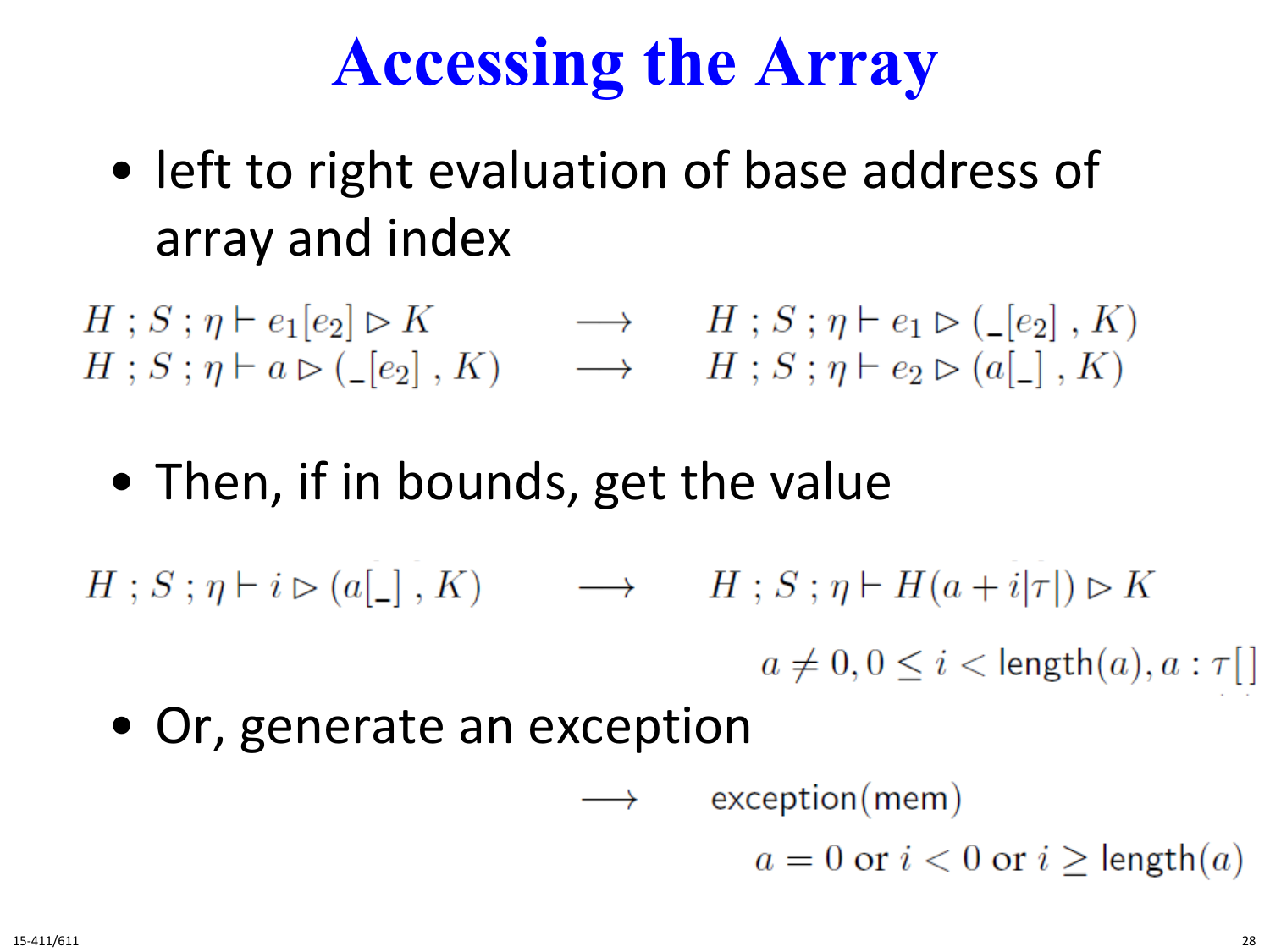## **Accessing the Array**

- left to right evaluation of base address of array and index
- $H; S; \eta \vdash e_1[e_2] \triangleright K \longrightarrow H; S; \eta \vdash e_1 \triangleright ( \_ [e_2], K)$ <br>  $H; S; \eta \vdash a \triangleright ( \_ [e_2], K) \longrightarrow H; S; \eta \vdash e_2 \triangleright (a [\_], K)$ 
	- Then, if in bounds, get the value
- $H: S: \eta \vdash i \rhd (a[\_], K) \longrightarrow H: S: \eta \vdash H(a+i|\tau|) \rhd K$  $a \neq 0, 0 \leq i < \text{length}(a), a : \boxed{\tau}$ 
	- Or, generate an exception

 $\longrightarrow$  exception(mem)

 $a = 0$  or  $i < 0$  or  $i \geq$  length $(a)$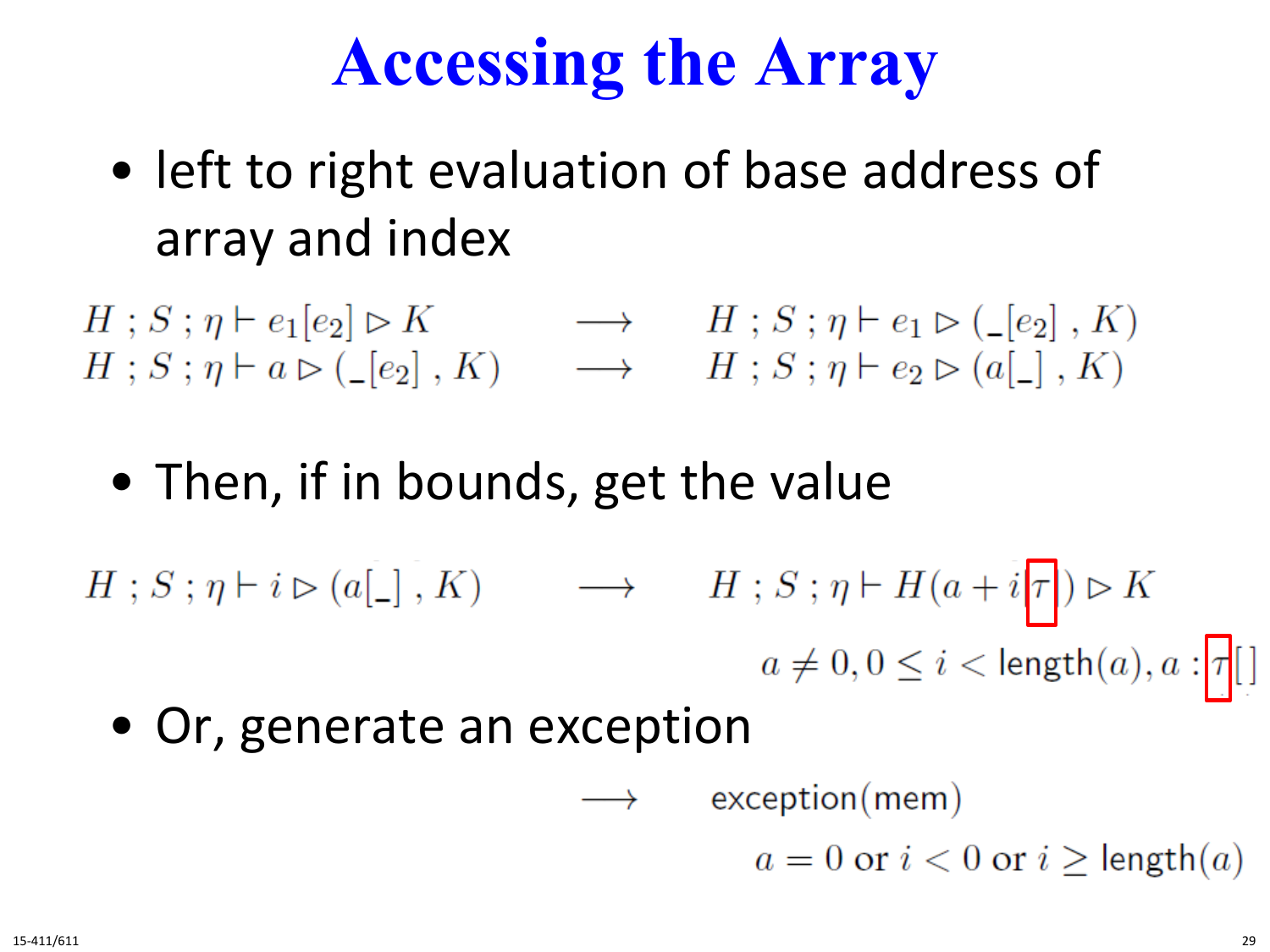# **Accessing the Array**

- left to right evaluation of base address of array and index
- $H; S; \eta \vdash e_1[e_2] \triangleright K \longrightarrow H; S; \eta \vdash e_1 \triangleright ( \_ [e_2], K)$ <br>  $H; S; \eta \vdash a \triangleright ( \_ [e_2], K) \longrightarrow H; S; \eta \vdash e_2 \triangleright (a [\_], K)$ 
	- Then, if in bounds, get the value
- $H: S: \eta \vdash i \rhd (a[\_], K) \longrightarrow H: S: \eta \vdash H(a+i|\tau|) \rhd K$  $a \neq 0, 0 \leq i <$  length $(a)$ ,  $a : \tau[$ 
	- Or, generate an exception

recall: alloc\_array(τ,e)

 $exception(mem)$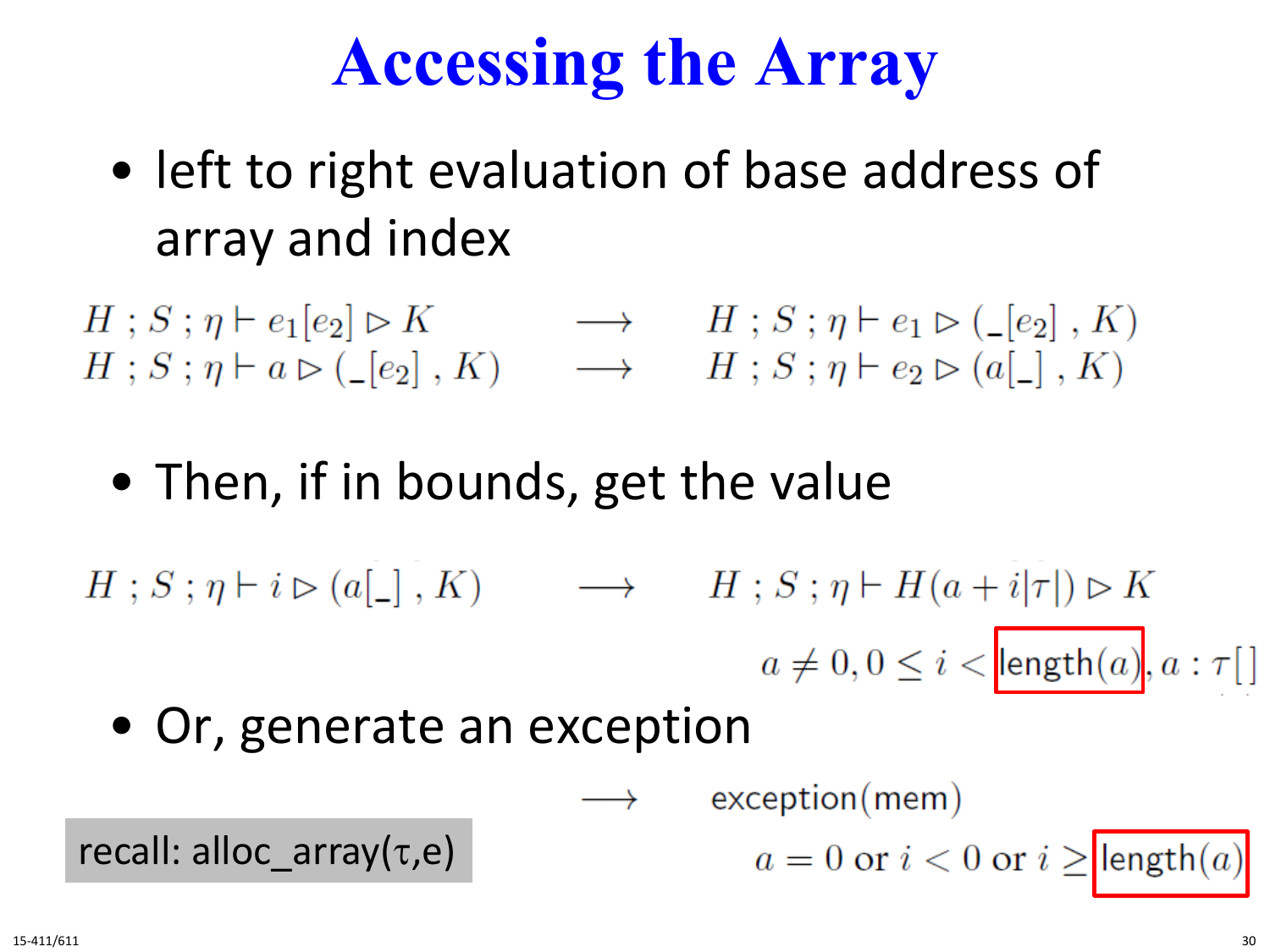#### **Bounds checking**

• Must store length in heap.



• Rationale for storing length at a-8?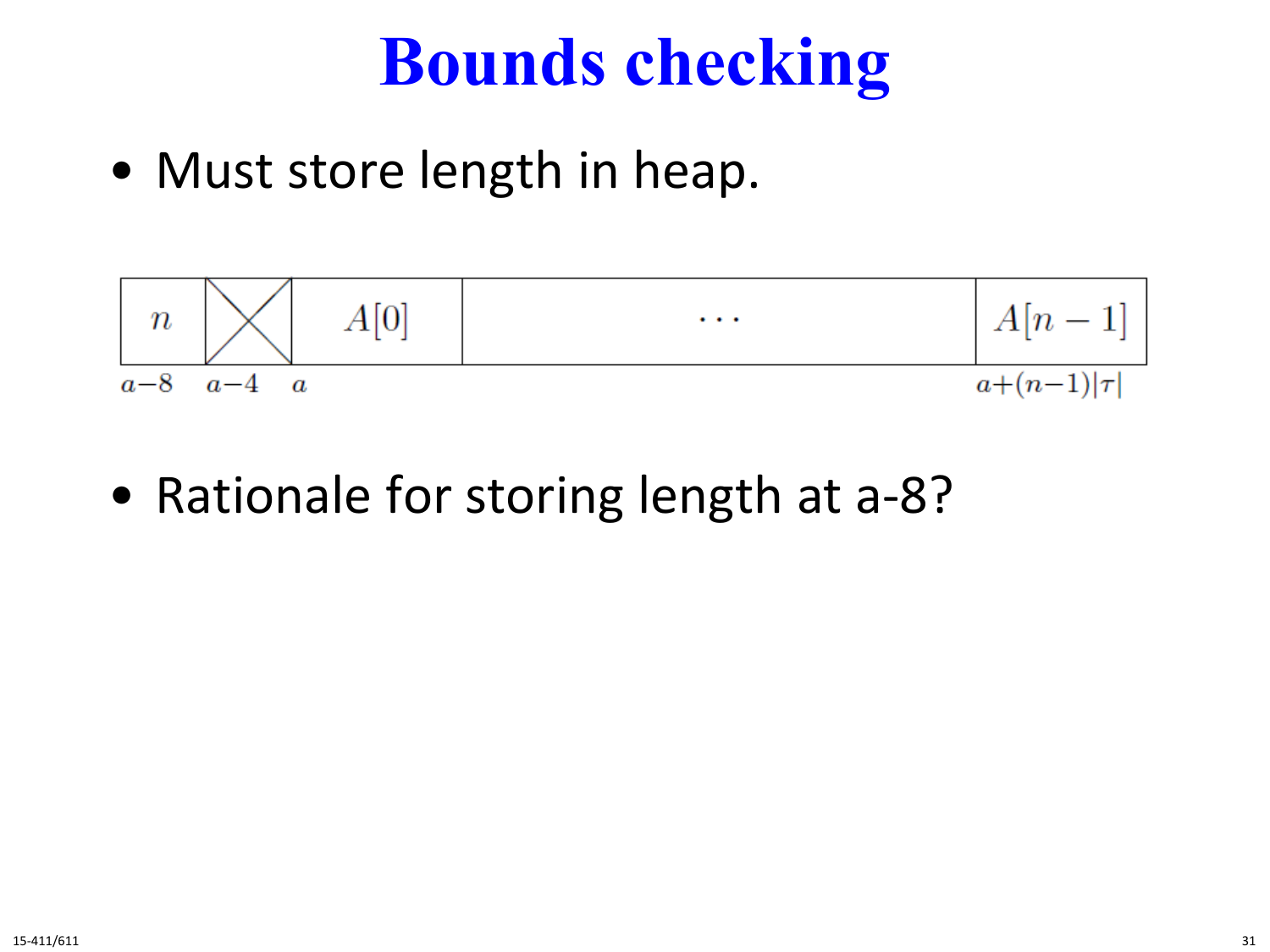# **Writing to the array**

 $H$ ;  $S$ ;  $\eta$   $\vdash$  assign( $d[e_2], e_3$ )  $\blacktriangleright K$ 

 $H: S: \eta \vdash a \rhd (\text{assign}(\lfloor e_2 \rfloor, e_3), K) \longrightarrow H: S: \eta \vdash e_2 \rhd (\text{assign}(a[\lfloor e_3 \rfloor, E_3), K))$ 

 $H: S: \eta \vdash i \rhd (\text{assign}(a[\_], e_3), K)$ 

 $\longrightarrow$   $H$ ;  $S$ ;  $\eta \vdash d \rhd$  (assign( $\lnot [e_2], e_3$ ),  $K$ )

 $\longrightarrow$   $H$ ;  $S$ ;  $\eta \vdash e_3 \rhd (\text{assign}(a + i | \tau |, \_), K)$  $a \neq 0, 0 \leq i \leq \text{length}(a), a : \tau$  $\longrightarrow$  exception(mem)  $a = 0$  or  $i < 0$  or  $i >$  length $(a)$ 

 $\longrightarrow$   $H[b \mapsto c]$ ;  $S$ ;  $\eta \vdash$  nop  $\blacktriangleright K$  $H$ ;  $S$ ;  $\eta \vdash c \triangleright$  (assign(b, \_), K)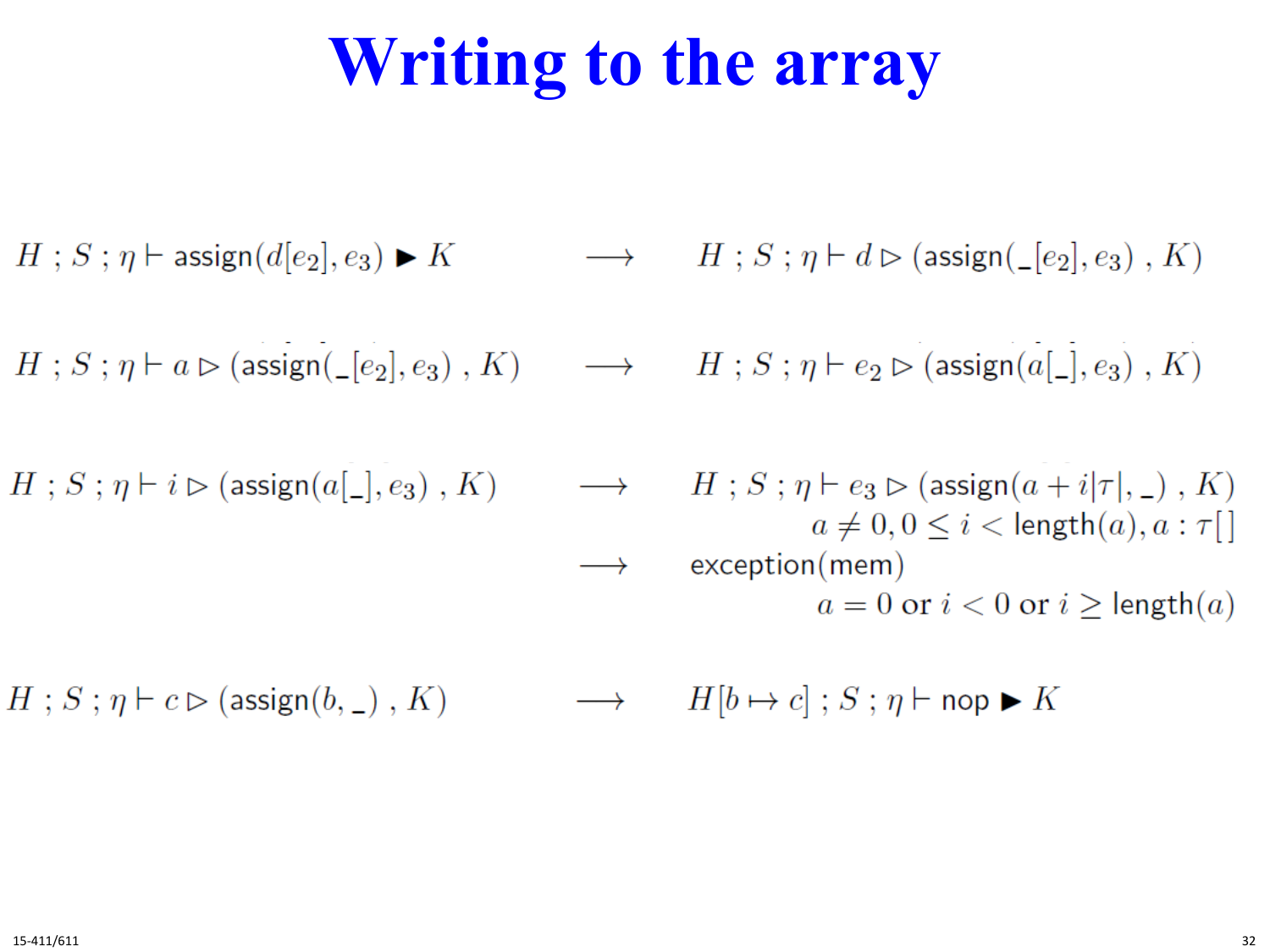#### **one caveat**

$$
H; S; \eta \vdash \text{assign}(d[e_2], e_3) \blacktriangleright K \longrightarrow H; S; \eta \vdash d \triangleright (\text{assign}(\text{__}[e_2], e_3), K)
$$

$$
H\mathrel{;} S\mathrel{;} \eta\vdash a\rhd ({\rm assign}(\verb|_- [e_2],e_3)\;,\,K) \qquad\longrightarrow\qquad H\mathrel{;} S\mathrel{;} \eta\vdash e_2\rhd ({\rm assign}(a[\verb|_-],e_3)\;,\,K)
$$

 $\rightarrow$ 

$$
H; S; \eta \vdash i \rhd (\text{assign}(a[\_], e_3), K)
$$

$$
H; S; \eta \vdash e_3 \rhd (\text{assign}(a + i|\tau|, \_), K)
$$

$$
a \neq 0, 0 \leq i < \text{length}(a), a : \tau[]
$$

$$
\text{exception}(mem)
$$

$$
a = 0 \text{ or } i < 0 \text{ or } i \geq \text{length}(a)
$$

 $H$ ;  $S$ ;  $\eta \vdash c \rhd (\text{assign}(b, \_)$ ,  $K)$  $\longrightarrow$   $H[b \mapsto c]$ ;  $S$ ;  $\eta \vdash$  nop  $\blacktriangleright K$ 

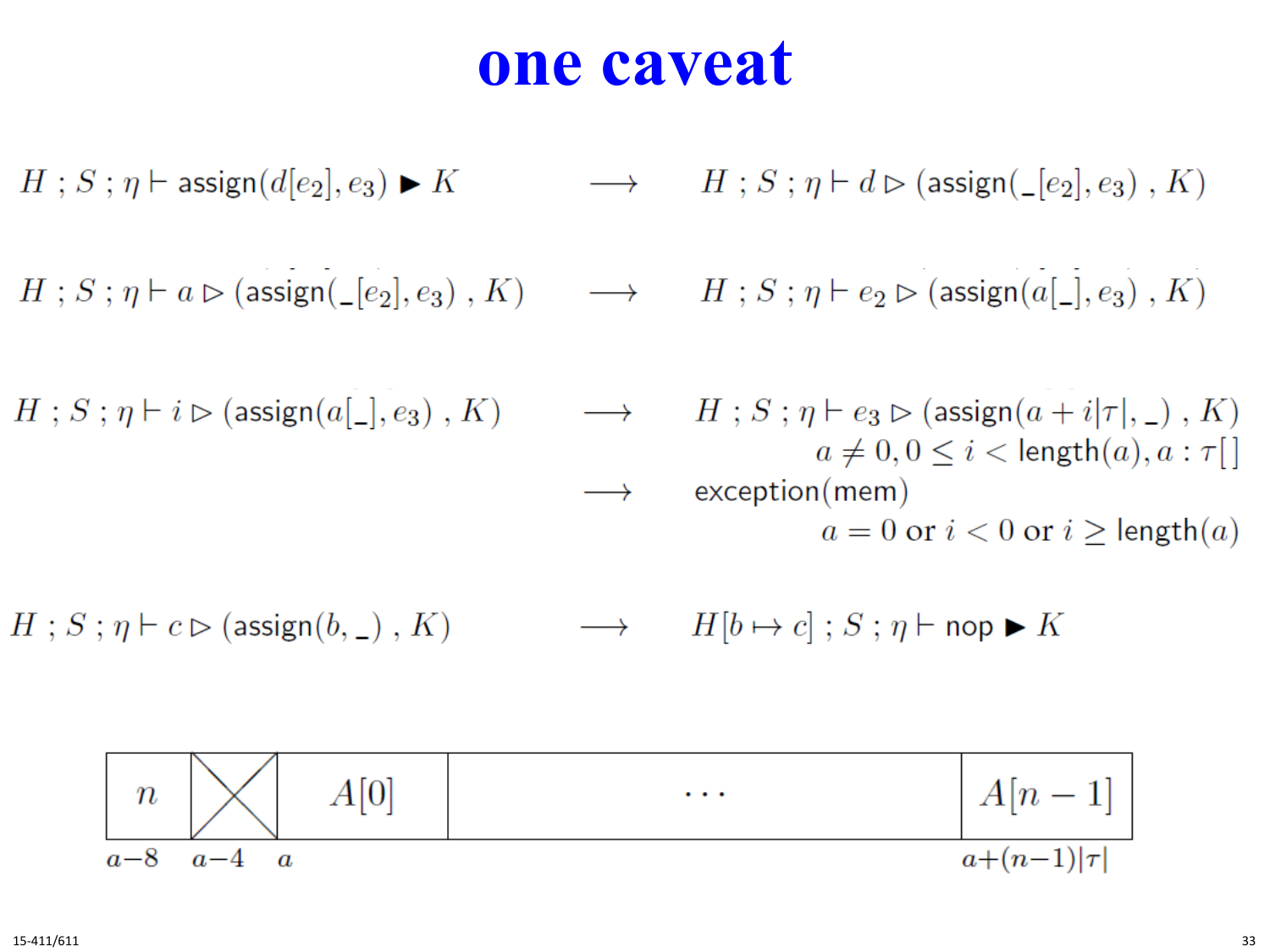#### **Code Generation**

• For access:  $e_1[e_2]$  where  $e_1:\tau[]$  and  $|\tau|=k$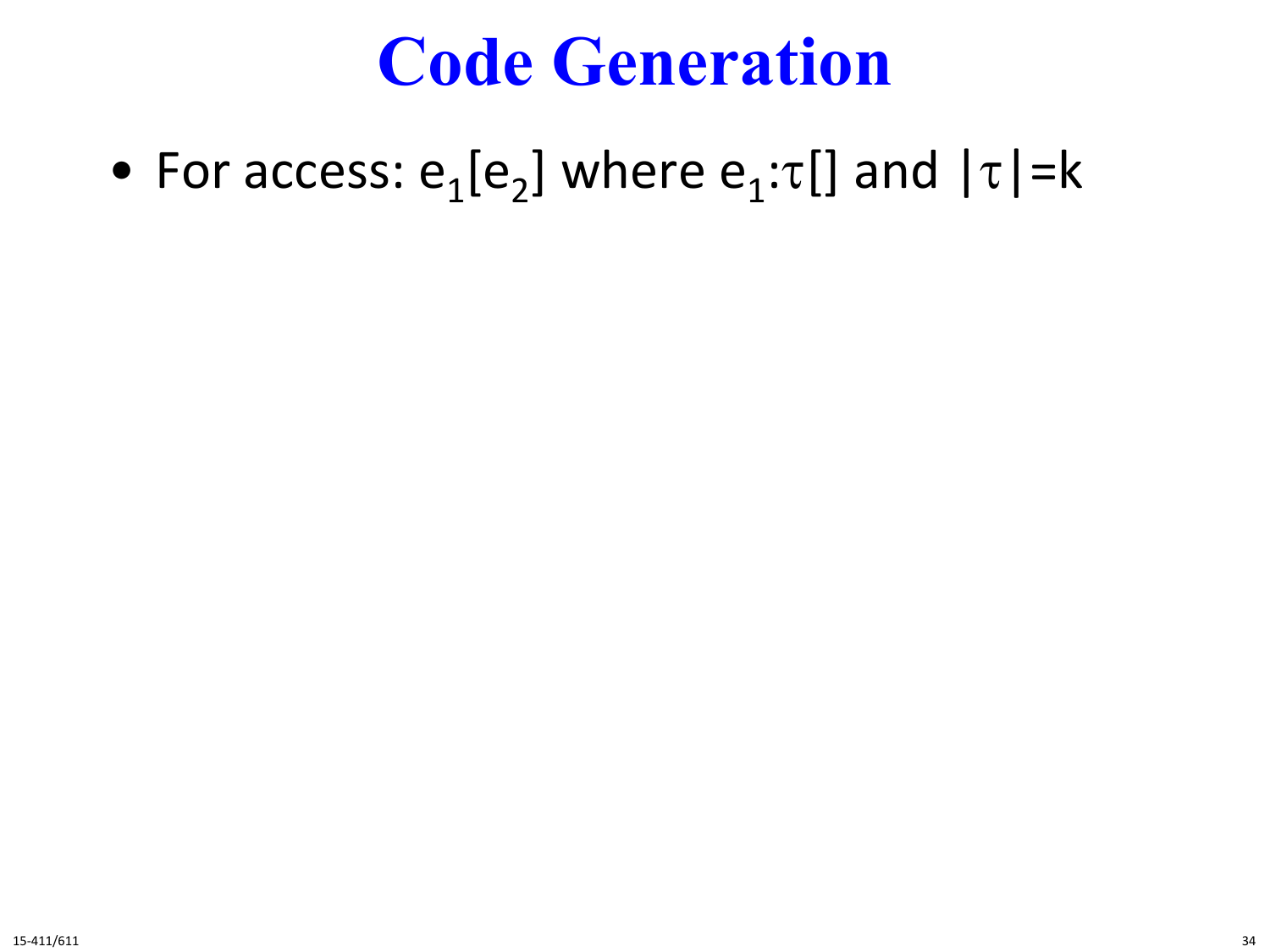#### **Code Generation**

• For access:  $e_1[e_2]$  where  $e_1:\tau[]$  and  $|\tau|=k$ 

 $cogen(e_1, a)$  $(a new)$  $cogen(e_2, i)$  $(i new)$  $a_1 \leftarrow a - 8$  $t_2 \leftarrow M[a_1]$ if  $(i < 0)$  goto error if  $(i \geq t_2)$  goto error  $a_3 \leftarrow i * \$k$  $a_4 \leftarrow a + a_3$  $t_5 \leftarrow M[a_4]$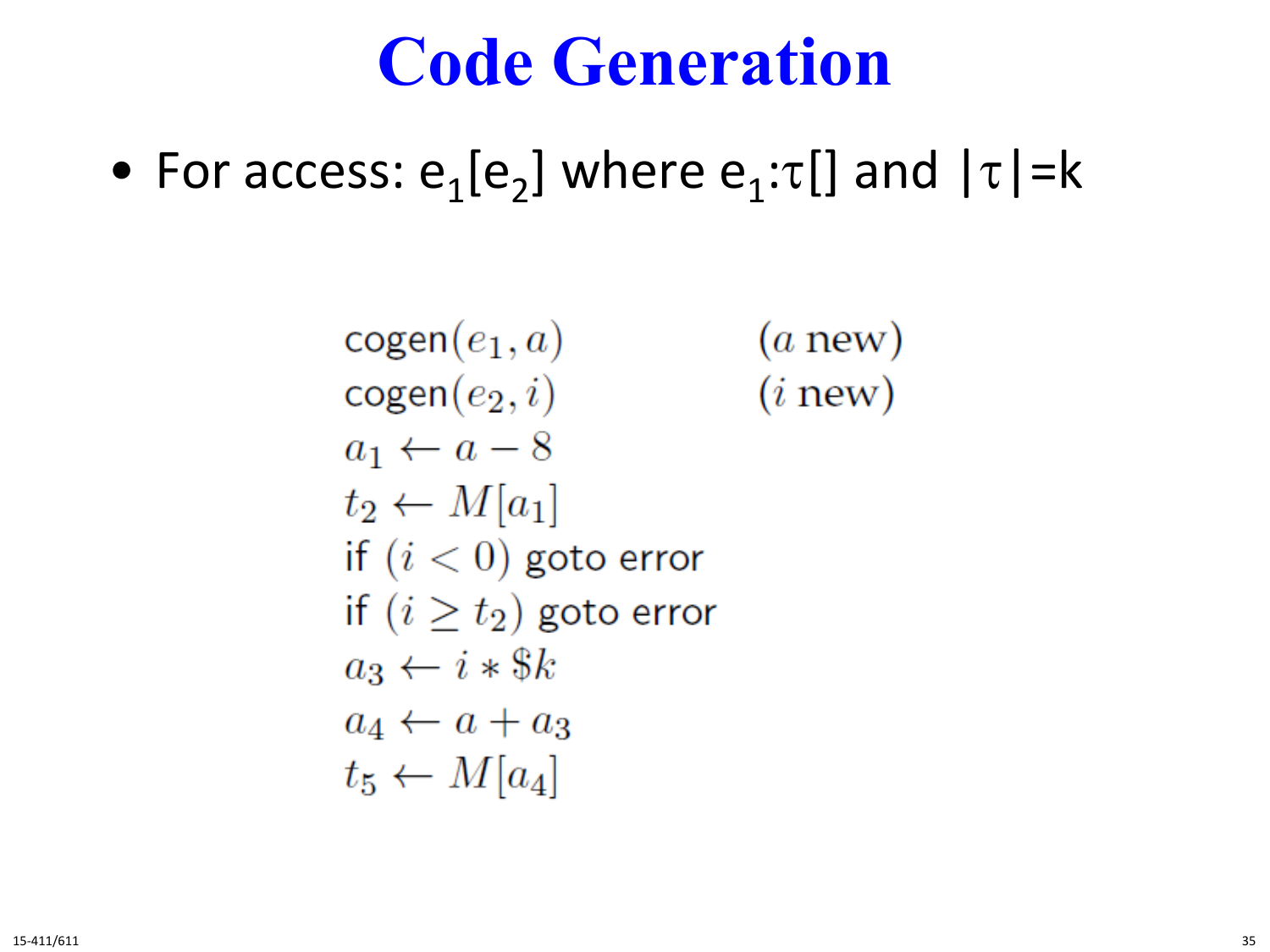#### **Elaboration**

•  $x = x + e$  is no longer always valid for  $x == e$